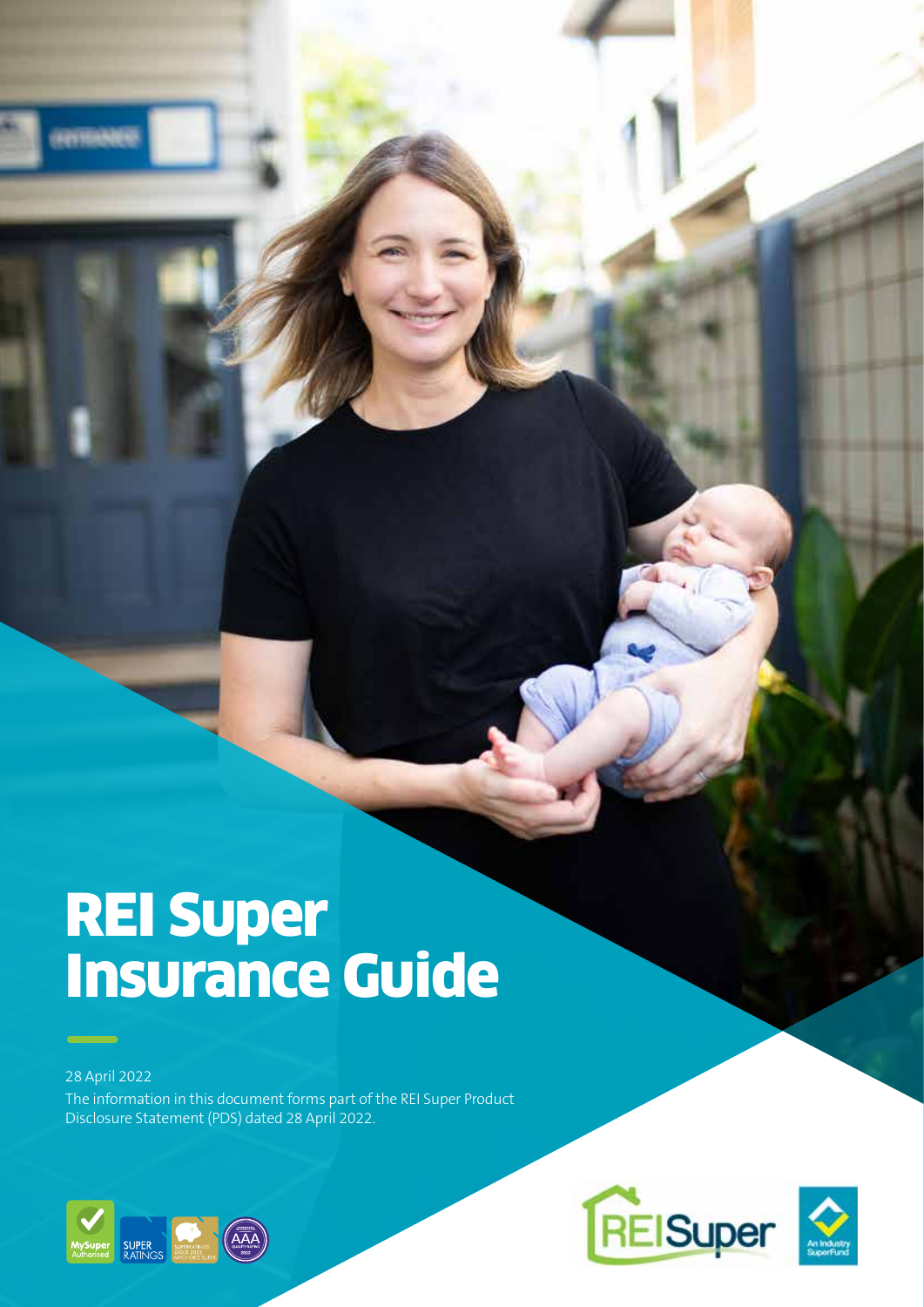# **Contents**

- **1. REI Super Insurance at a glance**
- **2. Your insurance options**
- **3. Death and Total and Permanent Disablement (TPD) Insurance**
- **4. Changing your Death & TPD cover**
- **5. Important information regarding your Death & TPD insurance**
- **6. Income Protection (IP) Insurance**
- **7. Applying for IP Insurance**
- **8. Important information regarding your IP Insurance**
- **9. Other important information**

#### **Our Insurer**

The Fund's insurance provider is currently MetLife Insurance Limited (the Insurer), ABN 75 004 274 882, AFSL No. 238096, Level 9, 2 Park Street, Sydney NSW 2001.

The insurance cover offered by the Fund is provided under policies of insurance issued to the Trustee by the Insurer for Death, Total and Permanent Disablement (TPD) and Income Protection Insurance. The Trustee has the right to change the Insurer from time to time. The current terms of the insurance are summarised here. The full terms and conditions of insurance (including all relevant defined

terms) are contained in the Insurer's policy documents, which are available upon request. Terms within this document which are capitalised in general are defined terms within the policies. This document does not set out all defined terms. If you would like further information about the terms, conditions and defined terms appearing in this document, contact us.

#### **REI Super**

REI Superannuation Fund Pty Limited acts as trustee (in this document referred to as the Trustee or simply we) of REI Super (in this document referred to as the Fund or simply us). Where we refer in this document to the word our we may be referring to either or both the Trustee and the Fund. All references for these entities required by law can be found by going to **reisuper.com.au**.

To access the other parts of the relevant PDS visit **reisuper.com.au** or call 1300 13 44 33. This document does not relate to the REI Super Pension. Refer to the REI Super Pension PDS for information about that product. The information provided in this Statement is of a general nature only and does not take into account your personal financial situation or needs. You may wish to consult a licensed financial adviser to obtain advice that is tailored to your personal circumstances.

This Product Disclosure Statement for REI Super has been prepared and issued on 28 April 2022 by the Trustee of the Fund, REI Superannuation Fund Pty Limited (ABN 68 056 044 770), AFSL. 240569, SPIN REI0001AU RSE L0000314. REI Super ABN 76 641 658 449 RSE R1000412. MySuper unique identifier 76641658449129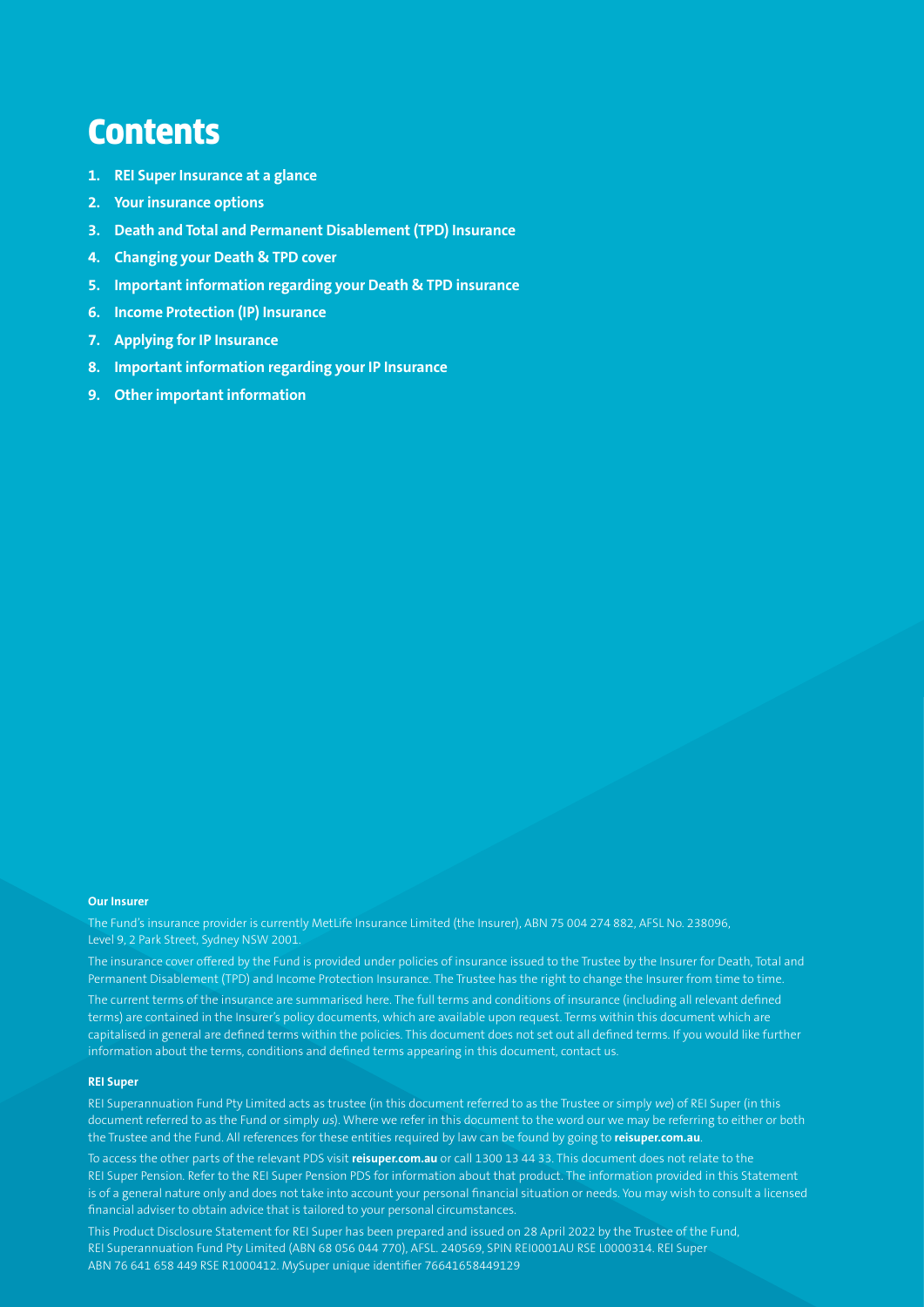# Why insurance cover is important

For you and your family, being able to meet your financial commitments now and in the future is one of the highest priorities you have.

Without your income, could you or your family cover your debts? Could you continue to cover your cost of living or continue to enjoy your current lifestyle? Insurance can help to protect your financial security in the event of injury, illness or death by covering either your income or providing a lump sum payment. Your individual insurance requirements are dictated by your personal and financial circumstances which will change as your life changes.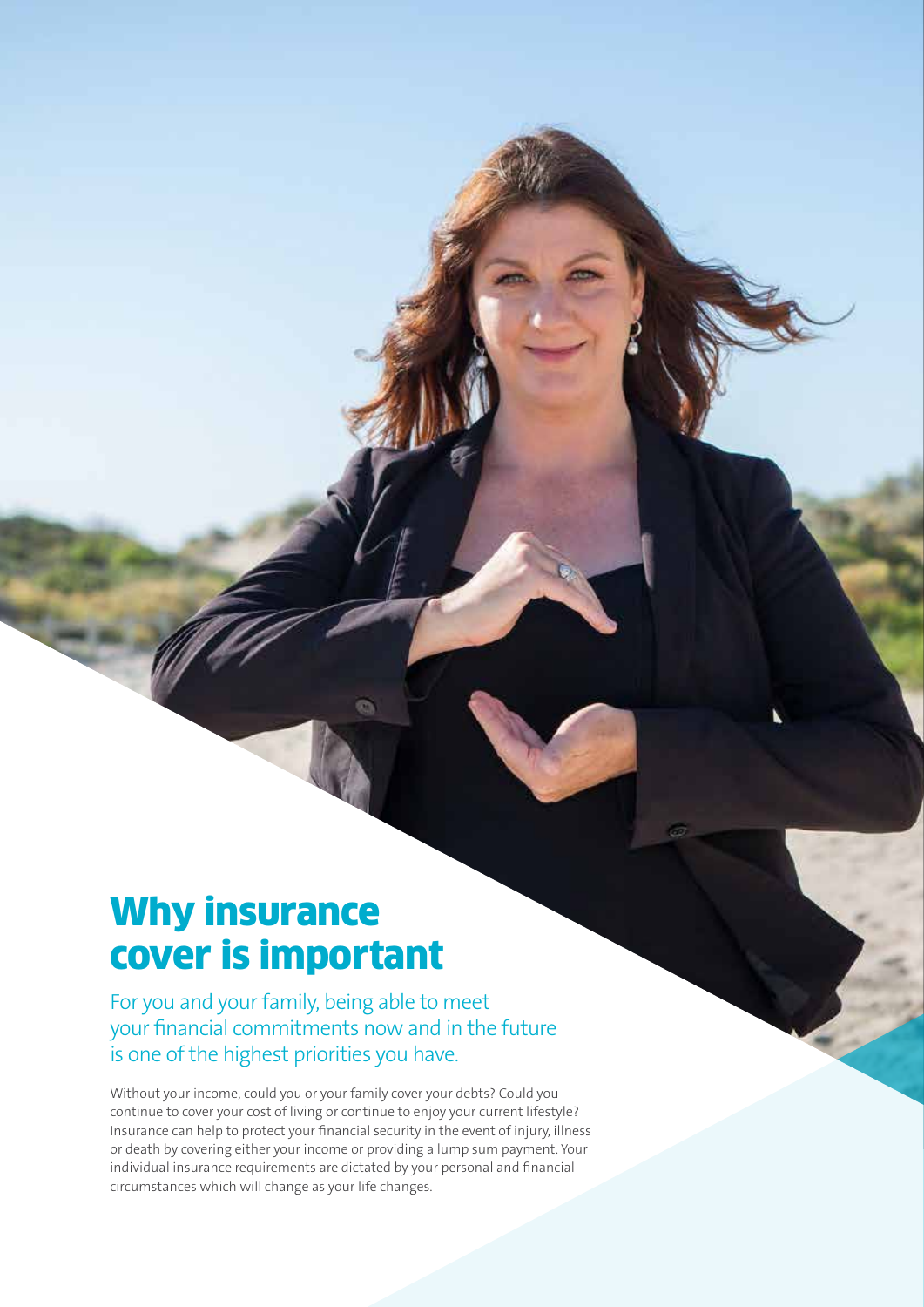# 1. REI Super Insurance at a glance

The table below provides a snapshot of our insurance options, please ensure you read this guide in detail before making any decisions in relation to your insurance cover with us.

**Types of cover provided:** Death including Terminal Illness, Death (including Terminal Illness) and Total and Permanent Disablement (TPD), and Income Protection (IP) Insurance. Death and TPD cover may be provided automatically (ie as Default cover).

**Default cover:** Default Death (including Terminal Illness) and TPD cover is subject to eligibility. To be eligible for default cover of 4 units, you must be aged 25 or over and less than 65 years of age, have an account balance of \$6,000 or more and meet other eligibility and commencement of cover rules, UNLESS you elect (opt-in) to have default cover that you are eligible for earlier.

| Death & TPD insurance                             |                                                                                                                                                                                                                                                                                                                                                                                                                                                                                                                                                                                                                                                                                                    |  |  |  |  |  |
|---------------------------------------------------|----------------------------------------------------------------------------------------------------------------------------------------------------------------------------------------------------------------------------------------------------------------------------------------------------------------------------------------------------------------------------------------------------------------------------------------------------------------------------------------------------------------------------------------------------------------------------------------------------------------------------------------------------------------------------------------------------|--|--|--|--|--|
| What is it?                                       | Death cover provides a lump-sum benefit to your estate or directly to your beneficiaries (in most cases your<br>family) in the event of your death or in some cases, Terminal Illness. Binding death benefit nominations are<br>available. TPD cover provides a lump-sum benefit to assist you or your beneficiaries in the event that you suffer<br>Total and Permanent Disablement.                                                                                                                                                                                                                                                                                                              |  |  |  |  |  |
| Type of cover                                     | <b>Unitised</b> – the value of cover will increase or decrease dependent on your age<br>Fixed - the cost of cover will increase or decrease dependent on your age                                                                                                                                                                                                                                                                                                                                                                                                                                                                                                                                  |  |  |  |  |  |
| Cover per unit                                    | From \$900 to \$104,000 per unit                                                                                                                                                                                                                                                                                                                                                                                                                                                                                                                                                                                                                                                                   |  |  |  |  |  |
| Cost of Death & TPD cover <sup>1</sup>            | <b>Unitised</b> – from \$2.05 a week per unit<br>Fixed - from \$1.03 to \$207.26 per \$1,000 of cover per annum                                                                                                                                                                                                                                                                                                                                                                                                                                                                                                                                                                                    |  |  |  |  |  |
| Minimum age                                       | 25 (unless you opt-in to have cover at an earlier age)                                                                                                                                                                                                                                                                                                                                                                                                                                                                                                                                                                                                                                             |  |  |  |  |  |
| Maximum age                                       | 64                                                                                                                                                                                                                                                                                                                                                                                                                                                                                                                                                                                                                                                                                                 |  |  |  |  |  |
| Maximum level of cover                            | 20 units or \$2.08 million for fixed cover                                                                                                                                                                                                                                                                                                                                                                                                                                                                                                                                                                                                                                                         |  |  |  |  |  |
| Ways to increase your cover<br>or apply for cover | Transfer your existing cover, you can transfer cover held with another regulated super fund up to the lesser of<br>15 units of cover or \$750,000 <sup>2</sup><br>At anytime, you can apply for optional death only or death and TPD cover online (for example, if you aren't<br>eligible for default cover or cannot receive default cover) simply by logging in to your REI Super account at<br>reisuper.com.au and going to the insurance area. Fast and simple, your online insurance application should take<br>less than 10 minutes to complete. Such applications are subject to Insurer's underwriting and approval process.<br>See below for more information about death only insurance. |  |  |  |  |  |
| <b>Income Protection Insurance (Optional)</b>     |                                                                                                                                                                                                                                                                                                                                                                                                                                                                                                                                                                                                                                                                                                    |  |  |  |  |  |
| What is it?                                       | If you apply to take out this type of cover, you will be eligible to claim for monthly income protection benefits if<br>you become Disabled. Applications are subject to Insurer's underwriting and approval process.                                                                                                                                                                                                                                                                                                                                                                                                                                                                              |  |  |  |  |  |
| Type of cover                                     | Unitised – the cost of cover will increase or decrease dependent on your age                                                                                                                                                                                                                                                                                                                                                                                                                                                                                                                                                                                                                       |  |  |  |  |  |
| Cover per unit                                    | \$5,200 per annum (minimum of 2 units)                                                                                                                                                                                                                                                                                                                                                                                                                                                                                                                                                                                                                                                             |  |  |  |  |  |
| Cost per unit of cover <sup>3</sup>               | From \$6.48 per annum to \$167.55 per annum depending on age and waiting period. Loadings may apply.                                                                                                                                                                                                                                                                                                                                                                                                                                                                                                                                                                                               |  |  |  |  |  |
| Insurable age                                     | Minimum: 25 (unless you opt-in to have cover at an earlier age) Maximum: 64                                                                                                                                                                                                                                                                                                                                                                                                                                                                                                                                                                                                                        |  |  |  |  |  |
| Waiting period                                    | 30, 60 or 90 days                                                                                                                                                                                                                                                                                                                                                                                                                                                                                                                                                                                                                                                                                  |  |  |  |  |  |
| Maximum level of cover                            | The lesser of 85% <sup>4</sup> of your pre-disability salary or \$20,000 per month                                                                                                                                                                                                                                                                                                                                                                                                                                                                                                                                                                                                                 |  |  |  |  |  |
| Maximum benefit period                            | 2 years or upon reaching age 65                                                                                                                                                                                                                                                                                                                                                                                                                                                                                                                                                                                                                                                                    |  |  |  |  |  |
| Ways to increase your cover                       | Transfer your existing cover, you may apply to transfer cover held with another Regulated Super Fund up to<br>16 units <sup>2</sup> (Disability Monthly Benefit).<br>At anytime, you can apply for cover online simply by logging in to your REI Super account at reisuper.com.au<br>and going to the insurance area. Fast and simple, your online insurance application should take less than<br>10 minutes to complete.                                                                                                                                                                                                                                                                          |  |  |  |  |  |
| <b>Death only insurance (Optional)</b>            |                                                                                                                                                                                                                                                                                                                                                                                                                                                                                                                                                                                                                                                                                                    |  |  |  |  |  |
| What is it?                                       | Death cover provides a lump-sum benefit to your estate or directly to your beneficiaries (in most cases your<br>family) in the event of your death or in some cases, Terminal Illness. Binding death benefit nominations are<br>available.                                                                                                                                                                                                                                                                                                                                                                                                                                                         |  |  |  |  |  |
| Type of cover                                     | Unitised - the value of cover will increase or decrease dependent on your age<br>Fixed - the cost of cover will increase or decrease dependent on your age                                                                                                                                                                                                                                                                                                                                                                                                                                                                                                                                         |  |  |  |  |  |
| Cover per unit                                    | From \$900 to \$104,000 per unit<br>Fixed - the cost of cover will increase or decrease dependent on your age                                                                                                                                                                                                                                                                                                                                                                                                                                                                                                                                                                                      |  |  |  |  |  |
| Cost of Death only cover                          | <b>Unitised</b> – from \$1.03 a week per unit<br><b>Fixed</b> – from \$0.53 to \$104.66 per \$1,000 of cover per annum                                                                                                                                                                                                                                                                                                                                                                                                                                                                                                                                                                             |  |  |  |  |  |
| Minimum/Maximum age                               | Minimum: 25 (unless you opt in to have cover at an earlier age provided you are aged at least 15) Maximum: 64                                                                                                                                                                                                                                                                                                                                                                                                                                                                                                                                                                                      |  |  |  |  |  |
| Maximum level of cover                            | 20 units or \$2.08 million for fixed cover                                                                                                                                                                                                                                                                                                                                                                                                                                                                                                                                                                                                                                                         |  |  |  |  |  |
| Ways to increase your cover                       | <b>Transfer your existing cover</b> , you can transfer cover held with another regulated super Fund<br>up to the lesser of 15 units of cover or \$750,000 <sup>2</sup> .<br><b>At anytime</b> , you can apply for death only cover online simply by logging in to your REI Super account at<br>reisuper.com.au and going to the insurance area. Fast and simple, your online insurance application should take<br>less than 10 minutes to complete. Such applications are subject to Insurer's underwriting and approval process.                                                                                                                                                                  |  |  |  |  |  |

1 Higher rates apply based on your occupation. See page 10 to work out your occupational classification. 2 Conditions apply.

3 Loadings may apply based on your occupation and personal circumstances. 4 If you elect to receive the 10% Superannuation Contributions Benefit.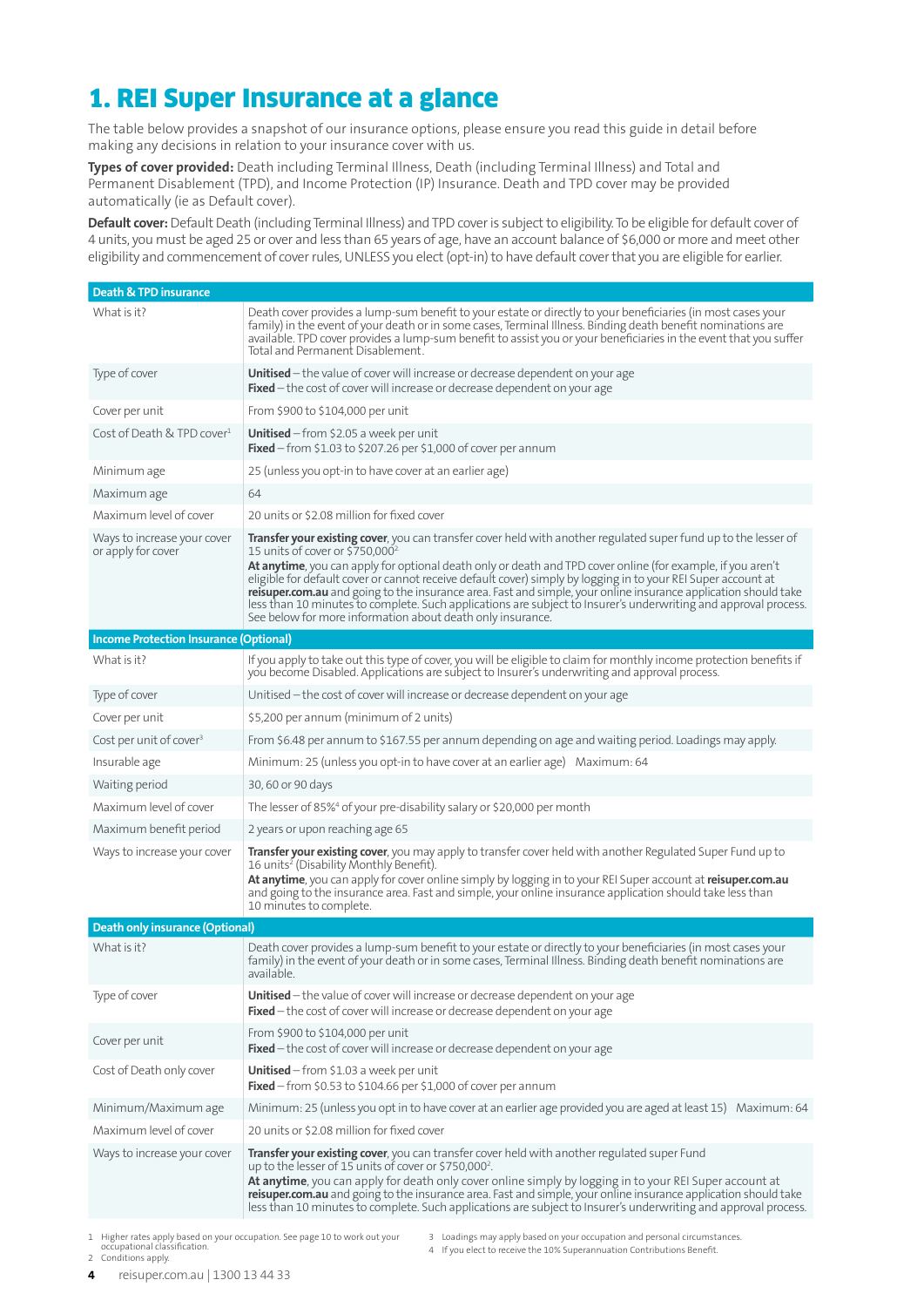# 2. Your insurance options

The table below provides a snapshot of our insurance options, please ensure you read this guide in detail before making any decisions in relation to your insurance cover with us.

| <b>Benefit</b>                               | <b>Death cover</b> | <b>TPD cover</b> | <b>Income Protection cover</b> |
|----------------------------------------------|--------------------|------------------|--------------------------------|
| Competitive cost                             | $\checkmark$       | $\checkmark$     | $\checkmark$                   |
| Cover for death (including terminal illness) | $\checkmark$       |                  |                                |
| Cover for partial disability                 |                    |                  | $\checkmark$                   |
| Cover for disability                         |                    |                  | $\overline{\phantom{a}}$       |
| Cover for permanent disability               |                    | $\checkmark$     |                                |
| Unitised cover                               | $\checkmark$       |                  | $\checkmark$                   |
| Fixed cover                                  | $\checkmark$       | $\checkmark$     |                                |
| Monthly benefit                              |                    |                  | $\checkmark$                   |
| Lump-sum benefit                             | $\checkmark$       |                  |                                |

### How much cover do you need?

How much insurance you need could depend on your age, your circumstances, your current financial position, your health, your lifestyle and, of course, your personal preferences.

#### **There are two ways we can help**

- 1. Use our online insurance calculator, available at reisuper.com.au/insurance-calculator
- 2. Speak to one of our advisers, call us on 1300 13 44 33 and one of our qualified advisers can help you determine how much cover may be right for you.

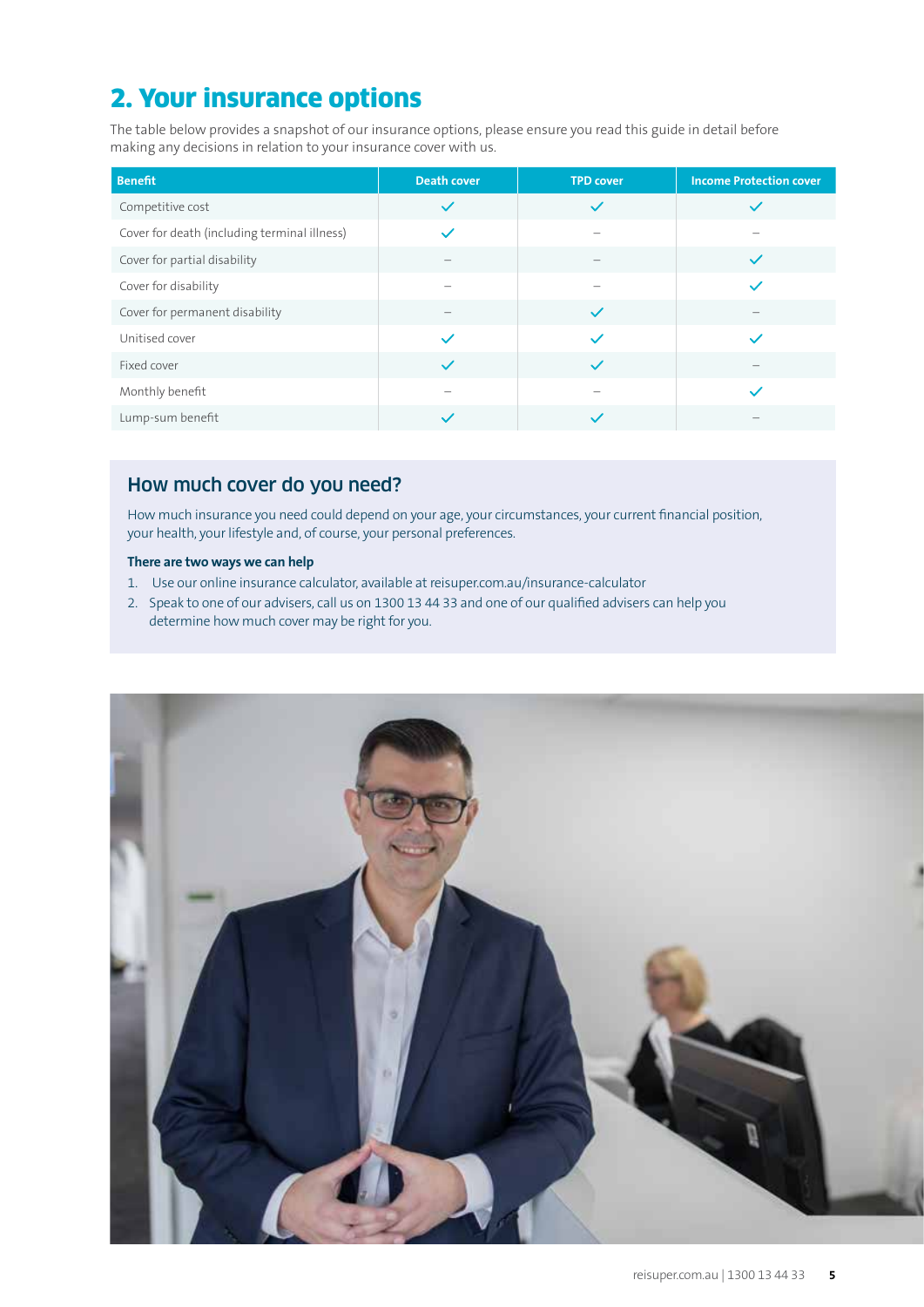# 3. Death and Total and Permanent Disablement (TPD) Insurance

#### **Default cover when you join the REI Super**

Insurance cover for Death and TPD is provided automatically to eligible members, however, generally this cover will not be provided from the date that an eligible member joins the Fund, but may be provided after joining the Fund once eligibility and commencement of cover rules relevant to Default cover are satisfied.

Under Government legislation, default insurance cover for Death and TPD can only be provided when you have a \$6,000 account balance at least once since joining REI Super and are aged 25 or more, unless you make an election (opt-in) to have the default cover earlier. This is known as Default cover. Default cover is subject to you satisfying eligibility and commencement of cover rules. Default cover may be subject to Limited Cover restrictions.

### **Eligibility**

To receive Default cover which comprises of 4 units of Death and TPD cover, you must:

- be aged 25 or over or, if you opt-in to have Default cover you must be aged 15 or more, and
- you must be aged less than 65, and
- you meet the commencement of cover rules described below. Different commencement of cover rules apply depending on whether Default cover is provided automatically or as a result of an opt-in.

#### **When does Default cover start for members over 25 and have an account balance of \$6,000 or more?**

Default Cover of 4 units will commence automatically from the date we receive the first Active Contribution for you upon reaching age 25 and having an account balance of at least \$6,000, provided that this is the first time you will have cover with us and you are still under age 65.

The cover that commences will be subject to Limited Cover restrictions provided:

- (i) Your cover has not previously commenced under a valid opt-in, or has not previously been cancelled or ceased; and
- (ii) You are aged 25 or more, and your account balance has reached \$6,000 or more at least once since joining REI Super.

**Limited Cover** restrictions mean your insurance cover will be limited to an illness that first becomes apparent or an injury that first occurs on or after the date your insurance cover commenced.

**Active Contribution** is any amount we receive in relation to a member's account that we determine is sufficient for the account to avoid becoming 'inactive' under Government legislation for the purpose of providing insurance and includes a roll-in, personal contribution, SG contribution or salary sacrifice contribution.

#### **Active Employment**

A member is in active employment if they are:

- Gainfully Employed and not absent from work or on leave due to illness or injury;
- actively performing or capable of performing all the duties of their occupation for at least 35 hours per week (even if not working 35 hours per week), free from any limitation due to illness or injury; and
- not in receipt of, or entitled to claim, Income Support Benefits (as defined in the Insurer's policy) from any source including but not limited to workers' compensation benefits, statutory motor accident benefits or disability income benefits (including government income support benefits of any kind).

#### **Opt-in for Default cover for members aged under 25 years and/or account balance less than \$6,000**

You can opt-in to have Default cover of 4 units earlier if you are aged between 15 and 24 years or your account balance is less than \$6,000 provided:

- This is the first time you will have cover with us;
- (ii) The Fund receives a duly completed (valid) opt-in form from you within 180 days of you joining REI Super;
- (iii) An **Active Contribution** is received for you within 180 days of you joining REI Super.

This Default Cover will commence once all of (i), (ii) and (iii) are satisfied, with effect from the date the valid opt-in form is received.

If the opt-in and Active Contribution are not received within 180 days of you joining REI Super, you may be provided with Default cover automatically when you are aged at least 25 and have \$6,000 at least once, at a later point in time. It is also subject to Limited Cover restrictions (see below).

If you opt-in to have Default cover, you may cancel your insurance in the future at any time, for example, if you obtain insurance cover elsewhere and/or the cost of cover will inappropriately reduce your super savings. When deciding whether to opt-in, you should consider your personal circumstances including your current and future insurance needs and the impact of insurance costs on your retirement savings. Contact us to find out more about opting-in to have Default cover.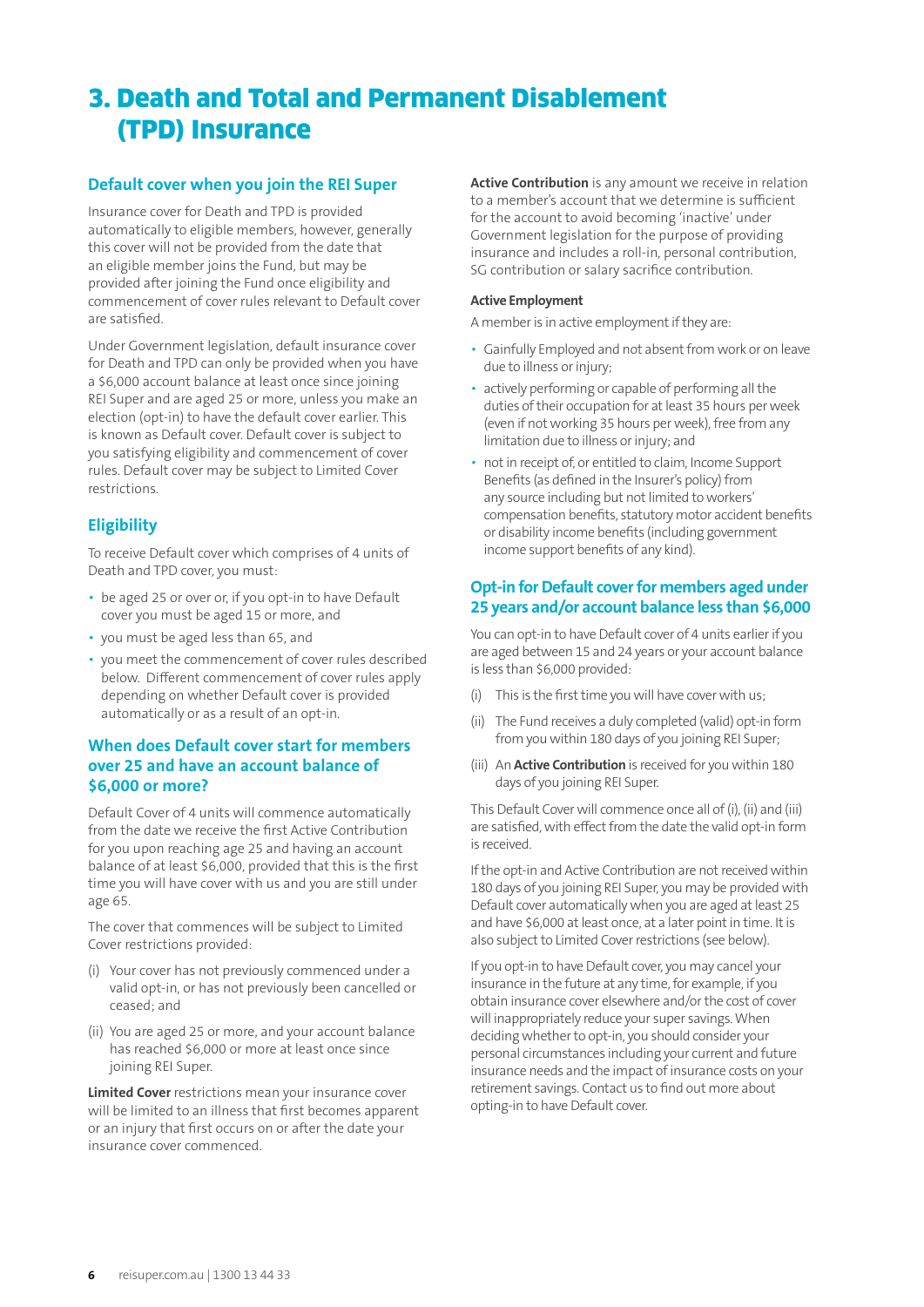#### **Limited cover restrictions**

The Default Cover that you receive will be subject to **Limited Cover** restrictions for the first 30 consecutive days from commencement of cover.

These **Limited Cover** restrictions will usually be lifted and will be replaced by Full Cover after the first 30 days if you meet all of the following conditions:

- An Employer Contribution is received for you within 120 days prior to your cover commencing (or recommencing) upon you having an account balance of \$6,000 at least once since joining REI Super and being aged 25 or above, **OR** within 180 days of the date you joined REI Super (if you opted-in within 180 days of joining REI Super to receive cover earlier); and
- (ii) You have been in **Active Employment** for the first 30 consecutive days of your cover commencing; and
- (iii) Within 6 months immediately prior to your Default Cover commencing, you:
	- have not been diagnosed with, were not seeking for, were not under investigation and have not been advised to undergo investigations for, a degenerative condition for example such as Parkinson's Disease, Dementia, Arthritis, Osteoporosis, Motor Neurone Disease, Multiple Sclerosis or Muscular Dystrophy); and
	- have not been absent from work or have been on restricted duties or hours for more than 7 consecutive working days due to Injury or Illness. (Note: we will assess whether this criteria is met if and when you make an insurance claim).

Otherwise these **Limited Cover** restrictions will usually continue for a minimum of 24 months and will be lifted if you have been in **Active Employment** for the last 30 consecutive days of that 24-month period – if not, **Limited Cover** restrictions will continue until you have been in **Active Employment** for 30 consecutive days after the expiry of the 24-month period.

However, if before Default Cover commences or recommences, you have received or was entitled to receive a terminal illness or total and permanent disablement benefit payment from any insurance policy or superannuation fund, or are applying for or entitled to apply for a total and permanent disablement benefit from any source or were diagnosed with a terminal illness, the Default Cover that you receive will be subject to **Limited Cover** restrictions indefinitely. **Limited Cover** restrictions that applies because of a previous terminal illness or total and permanent disablement can be removed via medical underwriting.

Limited Cover will not be replaced with Full Cover if your cover ceases before the conditions for lifting **Limited Cover** restrictions are met.

### **Cost of cover – Unitised**

**White Collar:** The cost per unit of cover is \$2.05 per week for Death & TPD and \$1.03 per week for Death only cover.

**Blue Collar:** The cost per unit of cover is \$4.00 per week for Death & TPD and \$2.01 per week for Death only cover.

Employer Sponsored members will generally be charged White Collar rates. See page 10 to work out your occupational classification.

The cost is deducted monthly from your REI Super account and may be backdated to the date cover commences where contributions are received later. If the contributions we receive are not sufficient to meet the cost of cover, cover may cease. The cost of Unitised cover may increase in the future. If this happens, we'll notify you at least 30 days before the change is implemented.

#### **Cost of cover – Fixed**

As a member you may elect to fix your Insured Cover amount. The cost of this insurance is calculated based on your age, your occupation and the type of cover: Death only or Death & TPD.

If you are not in Active Employment on the date of your request, Limited Cover will apply to the difference between the Fixed Cover and the amount of cover from the sum insured corresponding to your age as per the Insured Benefit Scale until you are in Active Employment for 30 consecutive days, from when full cover will apply.

However, if your cover is subject to a longer period of Limited Cover on the date of your request, the longer period of Limited Cover will apply until it ceases according to its terms.

The cost is deducted monthly from your REI Super account and may be backdated to the date fixed cover commences where contributions are received later. If the contributions we receive are not sufficient to meet the cost of cover, cover may cease. The cost of Fixed cover may increase in the future. If this happens, we'll notify you at least 30 days before the change is implemented.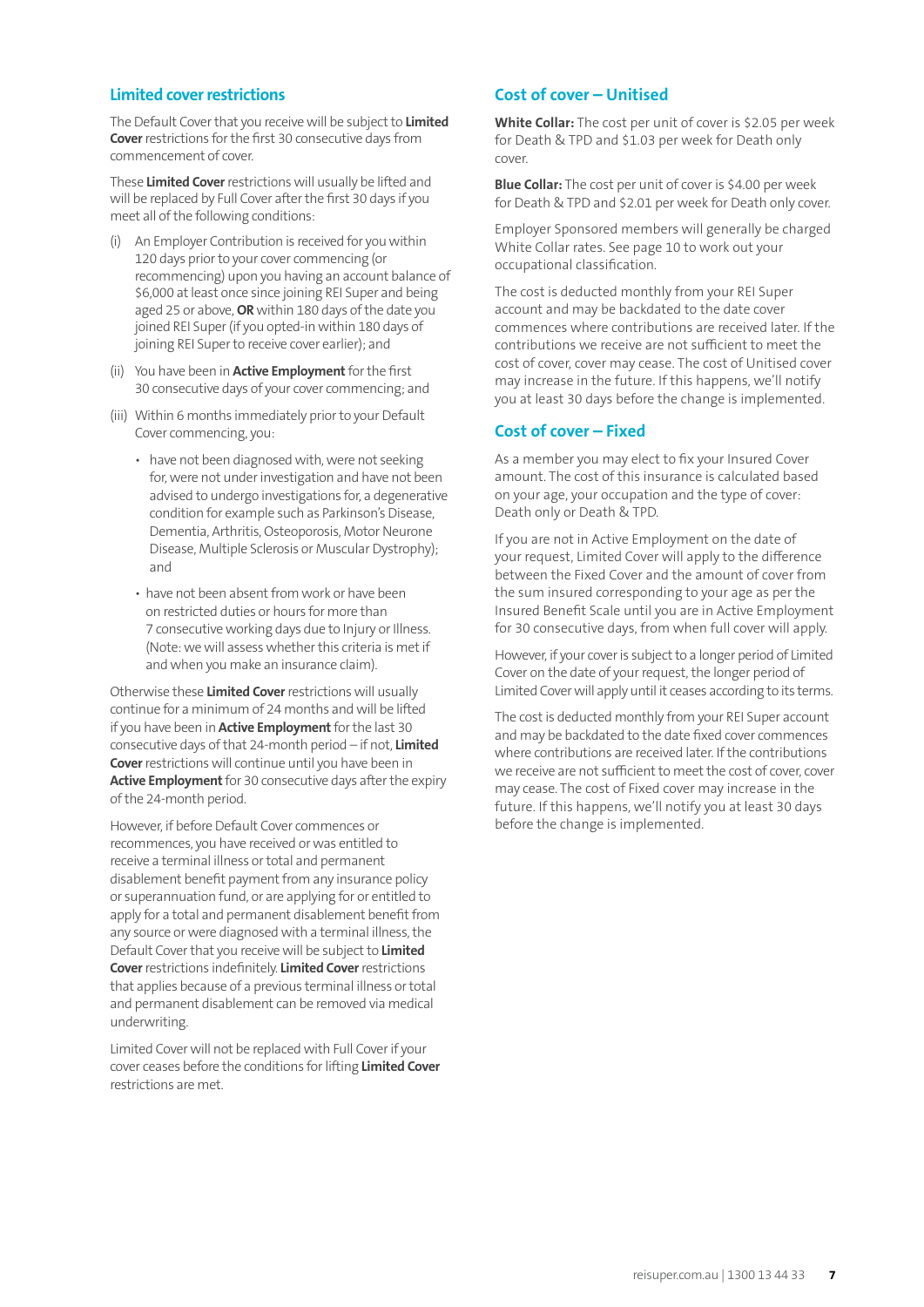# 4. Applying for or changing Death & TPD cover

You can apply to increase your Death or TPD cover (if you have been provided with Default cover), or you may wish to reduce or cancel your cover at any time. If you aren't provided with Default cover for any reason (including, for example, you do not wish or are unable to opt in to default cover), you can apply to the Insurer for underwritten Death or Death and TPD cover. When applying for underwritten insurance cover, you are required to provide the Insurer with medical and other information that the Insurer requests and comply with the Duty of Reasonable Care not to make a Misrepresentation as set out in the 'Other important information' section in this document.

You must be eligible for cover to obtain cover by application, for example, you must not be less than 15 years of age or over 65 years of age, and be able to meet the cost of that cover from your account.

**Note: REI Super will require a valid election to opt-in for cover for any member aged less than 25; has an account balance of less than \$6,000; and/or has held an account for at least 16 months and the Fund has not received an Active Contribution on the Member's behalf in the previous 16 months.**

#### **Transfer your existing cover**

You may apply to transfer your existing cover up to the lesser of 15 units or \$750,000 of Death and/or TPD cover if:

- a) your existing cover is provided through another regulated superannuation fund;
- b) your existing cover is of a similar nature to the cover provided; and
- c) you satisfactorily complete a form approved by us and the Insurer.

**If you apply to transfer cover that is restricted in any way (such as by a loading or exclusion), the cover accepted for transfer will have the same restrictions applied for the term of your cover.**

**Where you have at anytime been accepted to transfer your cover and it is found that you continued to hold your old cover as well, any benefit payable to you will be reduced accordingly.**

### **Apply for or change cover at anytime**

You can apply for underwritten cover online simply by logging in to your online account at **reisuper.com.au** and going to the insurance area. Fast and simple, your online insurance application should take less than 10 minutes to complete.

You can apply for up to a maximum of 20 units or \$2.08 million fixed cover. When applying for insurance cover, you are required to provide information to the Insurer and comply with the Duty of Reasonable Care not to make a Misrepresentation as set out in the 'Other important information' section in this document.

The Insurer may accept your application, and in some cases apply exclusions to the Death or Death and TPD cover you apply for. The Insurer may also accept certain types of cover and decline another type of cover. For instance, the Insurer may accept an application for additional Death cover but decline any additional TPD cover.

You will normally receive an immediate decision on your application. Where additional information is required by the Insurer, your application is immediately forwarded to a dedicated underwriter who will contact you on your preferred telephone number and time.

You may also vary your insurance cover you have by completing an *Adjusting your insurance cover form*, together with a Personal Statement to be assessed by the Insurer. These forms are available from REI Super.

Your cover starts on the day we are notified that your application has been accepted by the Insurer. Any premium payable will be deducted at the next normal premium deduction date provided your member account has sufficient funds in it. We will advise you in writing of the outcome of your application.

**If you are permanently employed and working at least 15 hours per week, you can apply for IP cover at the same time.**

### **Adjusting or cancelling your cover**

To adjust or cancel your cover at any time, complete the *Adjusting your insurance cover form* available on our website at **reisuper.com.au**. You can also contact our helpline on **1300 13 44 33** to cancel your cover. Our consultants will read to you a disclaimer statement and require your acknowledgment. If you cancel your cover and decide to apply for cover in the future, you will need to supply health information as part of your application, and your application will be assessed by the Insurer.

#### **Accidental Death or TPD cover**

When you apply for any underwritten cover, you will be provided with accidental Death and, if you are applying for TPD cover, accidental disability cover up to the amount that you elect while being assessed by the Insurer. This cover commences when the Insurer receives a fully completed application from you.

### Save time, apply online!

Fast and simple, your online insurance application should take less than 10 minutes to complete. Login to your REI Super account at reisuper.com.au to get started.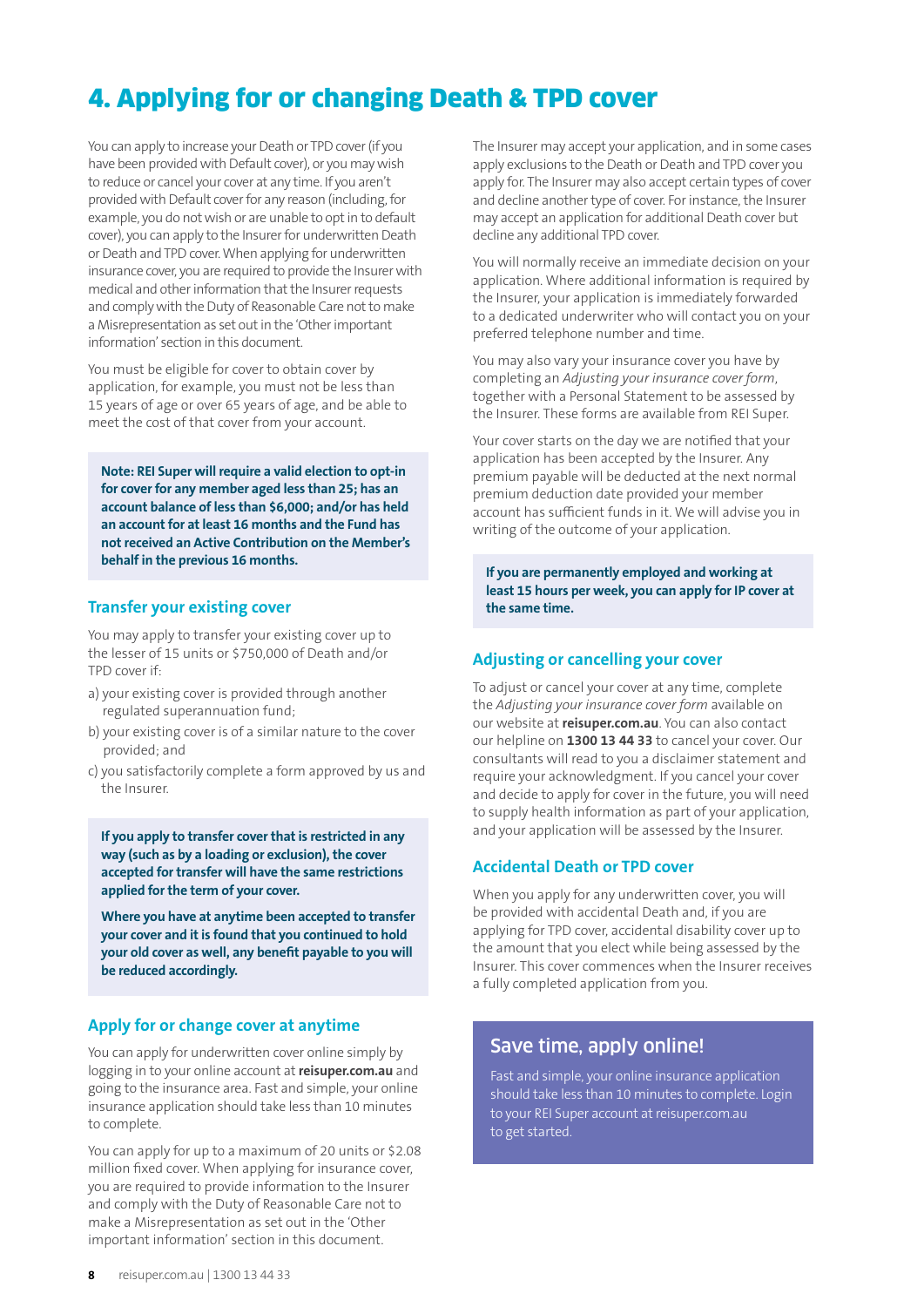This cover will apply until the earliest of the following events:

- you have been accepted or rejected by the Insurer for cover;
- you have withdrawn the request for cover;
- your application is closed due to non-receipt of full completion of the Insurer's assessment requirements; or
- 90 days have passed since the date your application was received.

This cover will be limited to the lesser of the amount of cover being assessed and \$1.5 million. Accidental cover does not apply to an opt-in to have Default cover.

#### **Want to work out the cost of your cover?**

Use our calculator available at **reisuper.com.au/ insurance-calculator**

### **Death & TPD cover: insured benefit scale (Unitised cover)**

**White Collar:** the cost per unit of cover is \$2.05 per week for Death & TPD and \$1.03 per week for Death only cover. **Blue Collar:** the cost per unit of cover is \$4.00 per week for Death & TPD and \$2.01 per week for Death only cover.

| Age | <b>Sum insured for</b><br>1 unit of cover (\$) | <b>Sum insured for</b><br>4 units of cover (default) (\$) | <b>Sum insured for</b><br>20 units of cover (\$) |
|-----|------------------------------------------------|-----------------------------------------------------------|--------------------------------------------------|
| 25  | 74,000                                         | 296,000                                                   | 1,480,000                                        |
| 26  | 80,000                                         | 320,000                                                   | 1,600,000                                        |
| 27  | 87,500                                         | 350,000                                                   | 1,750,000                                        |
| 28  | 98,000                                         | 392,000                                                   | 1,960,000                                        |
| 29  | 103,000                                        | 412,000                                                   | 2,060,000                                        |
| 30  | 104,000                                        | 416,000                                                   | 2,080,000                                        |
| 31  | 104,000                                        | 416,000                                                   | 2,080,000                                        |
| 32  | 104,000                                        | 416,000                                                   | 2,080,000                                        |
| 33  | 104,000                                        | 416,000                                                   | 2,080,000                                        |
| 34  | 104,000                                        | 416,000                                                   | 2,080,000                                        |
| 35  | 104,000                                        | 416,000                                                   | 2,080,000                                        |
| 36  | 104,000                                        | 416,000                                                   | 2,080,000                                        |
| 37  | 104,000                                        | 416,000                                                   | 2,080,000                                        |
| 38  | 103,250                                        | 413,000                                                   | 2,065,000                                        |
| 39  | 100,000                                        | 400,000                                                   | 2,000,000                                        |
| 40  | 91,750                                         | 367,000                                                   | 1,835,000                                        |
| 41  | 84,500                                         | 338,000                                                   | 1,690,000                                        |
| 42  | 77,000                                         | 308,000                                                   | 1,540,000                                        |
| 43  | 68,500                                         | 274,000                                                   | 1,370,000                                        |
| 44  | 62,000                                         | 248,000                                                   | 1,240,000                                        |
| 45  | 55,000                                         | 220,000                                                   | 1,100,000                                        |
| 46  | 49,000                                         | 196,000                                                   | 980,000                                          |
| 47  | 42,250                                         | 169,000                                                   | 845,000                                          |
| 48  | 35,750                                         | 143,000                                                   | 715,000                                          |
| 49  | 30,000                                         | 120,000                                                   | 600,000                                          |
| 50  | 27,000                                         | 108,000                                                   | 540,000                                          |
| 51  | 24,000                                         | 96,000                                                    | 480,000                                          |
| 52  | 20,700                                         | 82,800                                                    | 414,000                                          |
| 53  | 18,200                                         | 72,800                                                    | 364,000                                          |

Table continued next page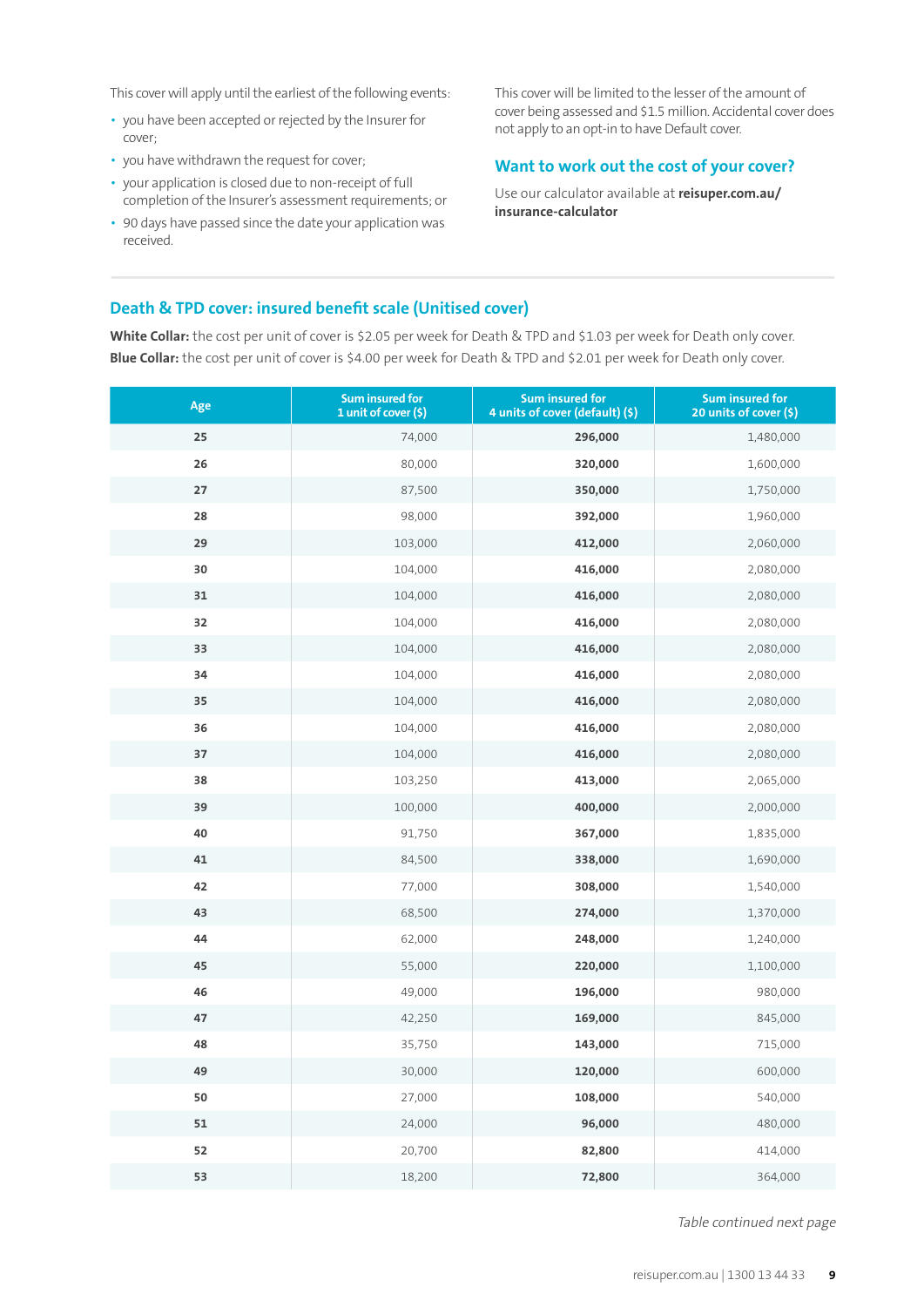| Age | <b>Sum insured for</b><br>1 unit of cover (\$) | <b>Sum insured for</b><br>4 units of cover (default) (\$) | <b>Sum insured for</b><br>20 units of cover (\$) |
|-----|------------------------------------------------|-----------------------------------------------------------|--------------------------------------------------|
| 54  | 16,000                                         | 64,000                                                    | 320,000                                          |
| 55  | 14,025                                         | 56,100                                                    | 280,500                                          |
| 56  | 12,500                                         | 50,000                                                    | 250,000                                          |
| 57  | 9,800                                          | 39,200                                                    | 196,000                                          |
| 58  | 8,100                                          | 32,400                                                    | 162,000                                          |
| 59  | 6,300                                          | 25,200                                                    | 126,000                                          |
| 60  | 4,900                                          | 19,600                                                    | 98,000                                           |
| 61  | 3,500                                          | 14,000                                                    | 70,000                                           |
| 62  | 2,800                                          | 11,200                                                    | 56,000                                           |
| 63  | 1,750                                          | 7,000                                                     | 35,000                                           |
| 64  | 900                                            | 3,600                                                     | 18,000                                           |
| 65  | Nil                                            | Nil                                                       | Nil                                              |

## **Death & TPD cover: insured benefit scale (Unitised cover) cont.**

## **Death & TPD cover: insured benefit scale (Fixed cover)**

| Age Based Rates - Annual cost per \$1,000 Insured Cover |                               |                              |                               |                              |                                     |                               |                    |                               |                              |
|---------------------------------------------------------|-------------------------------|------------------------------|-------------------------------|------------------------------|-------------------------------------|-------------------------------|--------------------|-------------------------------|------------------------------|
| <b>Age attained</b><br>as at 1 July                     | <b>Death and TPD</b>          |                              | <b>Death only</b>             |                              | <b>Age attained</b><br>as at 1 July | <b>Death and TPD</b>          |                    | <b>Death only</b>             |                              |
| prior to the<br>period of cover                         | <b>White</b><br><b>Collar</b> | <b>Blue</b><br><b>Collar</b> | <b>White</b><br><b>Collar</b> | <b>Blue</b><br><b>Collar</b> | prior to the<br>period of cover     | <b>White</b><br><b>Collar</b> | <b>Blue Collar</b> | <b>White</b><br><b>Collar</b> | <b>Blue</b><br><b>Collar</b> |
| Age 35 or less                                          | 1.03                          | 1.99                         | 0.53                          | 1.02                         | 50                                  | 2.71                          | 5.28               | 1.37                          | 2.68                         |
| 36                                                      | 1.07                          | 2.06                         | 0.54                          | 1.04                         | 51                                  | 3.04                          | 5.96               | 1.55                          | 3.00                         |
| 37                                                      | 1.12                          | 2.20                         | 0.56                          | 1.11                         | 52                                  | 3.43                          | 6.70               | 1.72                          | 3.35                         |
| 38                                                      | 1.19                          | 2.31                         | 0.60                          | 1.15                         | 53                                  | 3.93                          | 7.68               | 1.99                          | 3.89                         |
| 39                                                      | 1.28                          | 2.46                         | 0.64                          | 1.27                         | 54                                  | 4.62                          | 9.00               | 2.33                          | 4.55                         |
| 40                                                      | 1.35                          | 2.65                         | 0.67                          | 1.32                         | 55                                  | 5.31                          | 10.36              | 2.68                          | 5.24                         |
| 41                                                      | 1.41                          | 2.77                         | 0.71                          | 1.38                         | 56                                  | 6.27                          | 12.22              | 3.15                          | 6.15                         |
| 42                                                      | 1.48                          | 2.90                         | 0.76                          | 1.48                         | 57                                  | 7.59                          | 14.79              | 3.83                          | 7.49                         |
| 43                                                      | 1.60                          | 3.13                         | 0.80                          | 1.56                         | 58                                  | 8.87                          | 17.27              | 4.48                          | 8.72                         |
| 44                                                      | 1.69                          | 3.32                         | 0.84                          | 1.63                         | 59                                  | 11.82                         | 23.04              | 5.97                          | 11.64                        |
| 45                                                      | 1.81                          | 3.50                         | 0.90                          | 1.78                         | 60                                  | 15.19                         | 29.60              | 7.68                          | 14.97                        |
| 46                                                      | 1.95                          | 3.79                         | 0.97                          | 1.90                         | 61                                  | 21.25                         | 41.46              | 10.74                         | 20.95                        |
| 47                                                      | 2.09                          | 4.09                         | 1.04                          | 2.04                         | 62                                  | 26.56                         | 51.80              | 13.43                         | 26.16                        |
| 48                                                      | 2.27                          | 4.42                         | 1.15                          | 2.26                         | 63                                  | 42.51                         | 82.90              | 21.45                         | 41.85                        |
| 49                                                      | 2.46                          | 4.80                         | 1.25                          | 2.44                         | 64                                  | 106.28                        | 207.26             | 53.68                         | 104.66                       |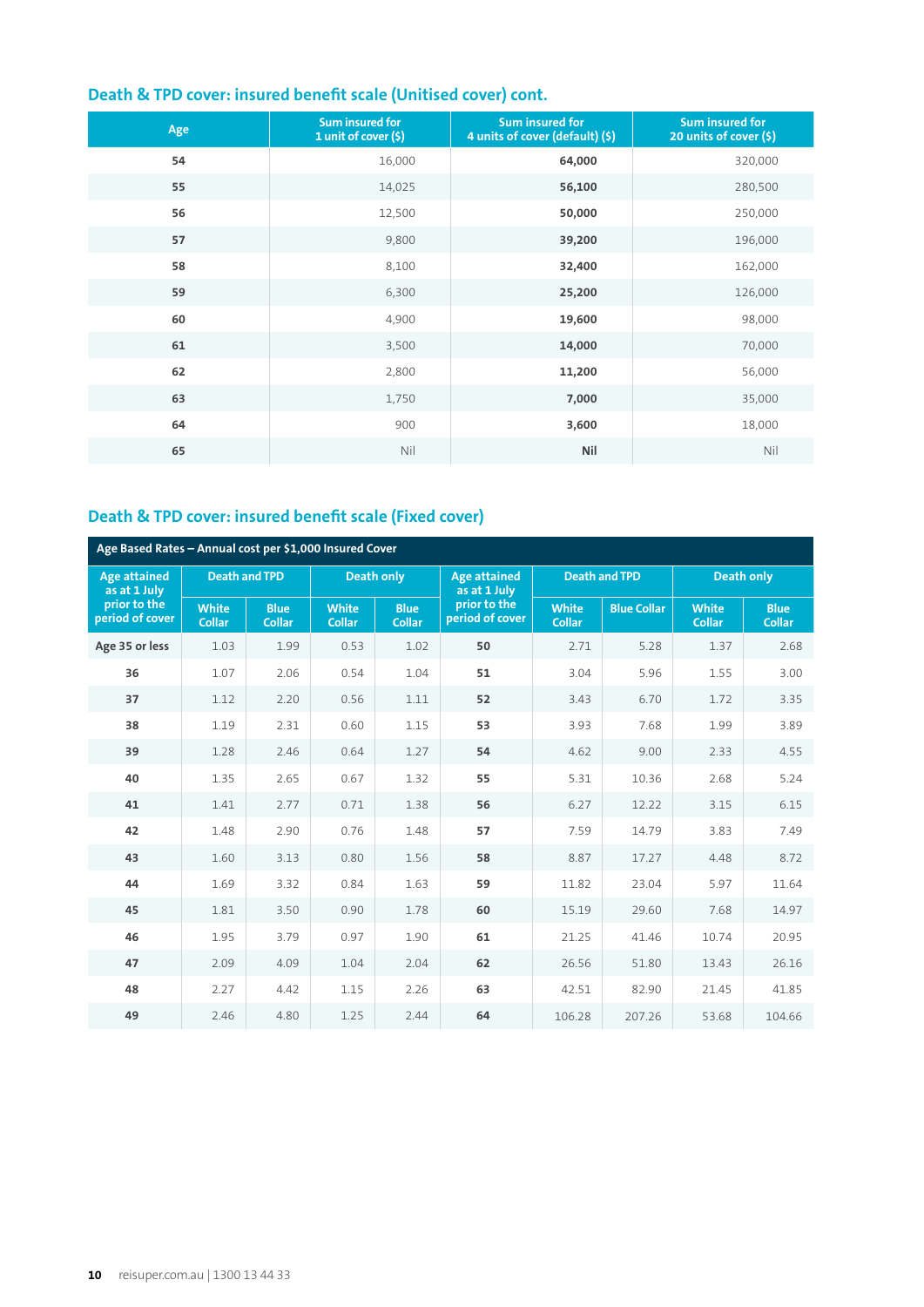# 5. Important information regarding your Death & TPD insurance

#### **Cover while overseas**

If you are an Australian resident or New Zealand citizen and residing overseas you will be provided cover, subject to you meeting the conditions outlined in this document.

Where you are not an Australian resident or New Zealand citizen, the Insurer will provide cover whilst overseas for a period of 90 days (subject to meeting other relevant conditions).

You may be required by the Insurer to return to Australia at your own expense to be assessed for TPD, TPD by accident or Terminal Illness.

No benefit will be paid if your illness or injury is directly or indirectly caused by war outside Australia.

#### **When does cover end?**

Insurance cover for Death and TPD ends when any of the following occurs:

- the date we receive your request to cancel your insurance cover (or the later date specified in your request);
- you cease to be a member of REI Super;
- when a Death, Terminal Illness or TPD benefit has been paid by the Insurer to REI Super in respect of you;
- you commence duty with the military services of any country (excluding the Australian armed forces reserve where you are not on active duty outside of Australia);
- you reach 65 years of age;
- there are insufficient monies in your member account to pay the next insurance premium payment;
- If no contributions or rollovers are made into your account for 16 consecutive months and you have not told us before then that you want your keep all or some of your cover despite your account being inactive.

We will write to you (if you are contactable) prior to your insurance cover ceasing, however we must cease your cover where required by law whether or not you are contactable.

#### **Reinstatement of cover**

If your insurance cover in the Fund ends, the only way you can reinstate it is to reapply for the insurance cover and be accepted by the Insurer. The Insurer may apply restrictions, exclusions or loadings. This applies to all Default cover regardless of how it is obtained (automatically or via an opt in) or the type of Default cover (unit based or, if you select it when you join the Fund, fixed cover equivalent to the amount of unit based cover usually provided under Default cover).

# Fixed Benefit Cover Example

**Susan is the Principal of an agency, and has determined that she needs \$800,000 cover in the event she dies or becomes totally and permanently disabled. She was aged 38 at 1 November prior to the commencement of cover.**

#### **The calculation of her premium is as follows: 800 x \$1.19 = \$952.00 per annum**

(where \$1.19 is the cost per thousand dollars of Fixed Benefit cover at age 38 for Death & TPD cover.)

**Next year, assuming Susan keeps the same amount and type of cover, the premium would be: 800 x \$1.28 = \$1024.00 per annum** 

(where \$1.28 is the cost per thousand dollars of Fixed Benefit cover at age 39 for Death & TPD cover.)

**Each year, the amount of Insurance cover remains the same, but the premium will increase in line with age.**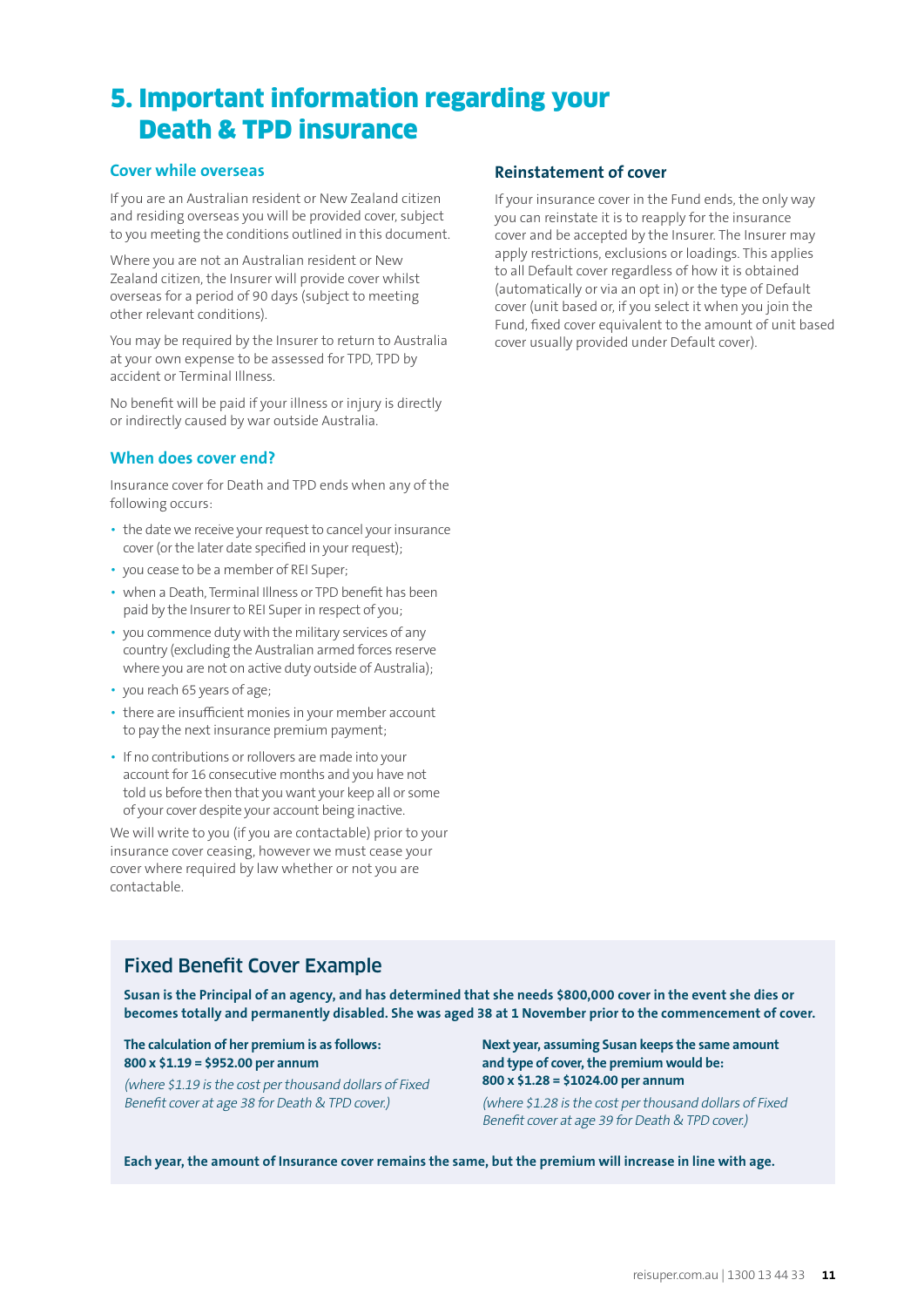#### **Cover exclusions – enduring Limited Cover restriction**

Where a Member has previously been:

- received or was entitled to receive a terminal illness or total and permanent disablement benefit from a superannuation fund or life policy; or is applying for or entitled to apply for a total and permanent disablement benefit from any source, or
- is diagnosed with a terminal illness,

prior to cover commencing, any Default cover that commences, will be subject to Limited Cover restrictions indefinitely. Limited Cover restrictions because of a previous total and permanent disablement or terminal illness claim may be removed on application to the Insurer via underwriting.

This applies to all Default cover regardless of how it is obtained (automatically or via an opt in) or the type of Default cover (unit based or, if you select it when you join the Fund, fixed cover equivalent to the amount of unit based cover usually provided under Default cover).

#### **How much cover do you need?**

How much insurance you need could depend on your age, your circumstances, your current financial position, your heath, your lifestyle and, of course, your personal preferences.

There are two ways we can help:

- 1. Use our online insurance calculator Available at reisuper.com.au
- 2. Speak to one of our advisers Call us on 1300 13 44 33 and one of our qualified advisers can help you determine how much cover may be right for you.

#### **What is my occupational classification?**

Your occupational classification is determined by the Insurer. However, if you are employed by a Participating employer within the Real Estate industry, you are likely to belong to the 'White Collar' classification.

If you do not provide us with your occupation, or your occupation does not fall within the 'White Collar' classification, you will be placed in the 'Blue Collar' classification.

#### **Eligibility for the 'White Collar' classification**

As a Direct Member, you may also be eligible for this classification provided you work more than 30 hours per week and spend at least 80% of your working time (excluding travel time between offices) in an office or similar environment performing clerical, administrative or managerial duties.

Your occupation will directly impact the cost of your insurance premiums. In the event that your occupation has been misclassified, the Insurer reserves the right to review the occupational classification and adjust the premium cost.

To ensure that your insurance cover is calculated correctly, you must advise REI Super of any changes to your employment status or number of hours worked, by completing the *Occupational Classification form* available at reisuper.com.au so that the cost of your insurance can be adjusted accordingly.

#### **Definition of 'Total and Permanent Disablement' (TPD)**

The Fund's Trust Deed states that the definition of Total and Permanent Disablement is the definition contained in the policy that has been implemented for the purpose of providing insurance benefits to the members of REI Super.

TPD means you meet Definition A or Definition B as described below.

The definition which applies to you is determined as follows:

- a) Definition A applies to you if you were Employed in Permanent Employment at any time within the last 16 months before the Date of Disablement.
- b) Definition B applies to you if you were not Employed in Permanent Employment, within the last 16 months before the Date of Disablement.

#### **Definition A**

Means that solely due to illness or injury, you (the Covered Person) has been been unable to work:

- a) since the Date of Disablement because the Covered Person has a **Mental Illness**; or
- b) solely due to Illness or Injury for six consecutive months commencing from the Date of Disablement, and due to that same Illness or Injury also satisfies the following:
	- (i) has continued to remain absent from all work since the Date of Disablement; and
	- (ii) is under Regular and Ongoing Care, and

continuously since then are unable to ever engage in or work in any occupation or work for which you are or may become reasonably suited by education, training or experience. In determining this, we will consider all relevant circumstances and factors including, but not limited to:

- what re-skilling, retraining and rehabilitation you have done;
- any volunteering experience you have;
- any future re-skilling, retraining or rehabilitation that you could reasonably undertake; and
- any volunteer experience you could reasonably obtain.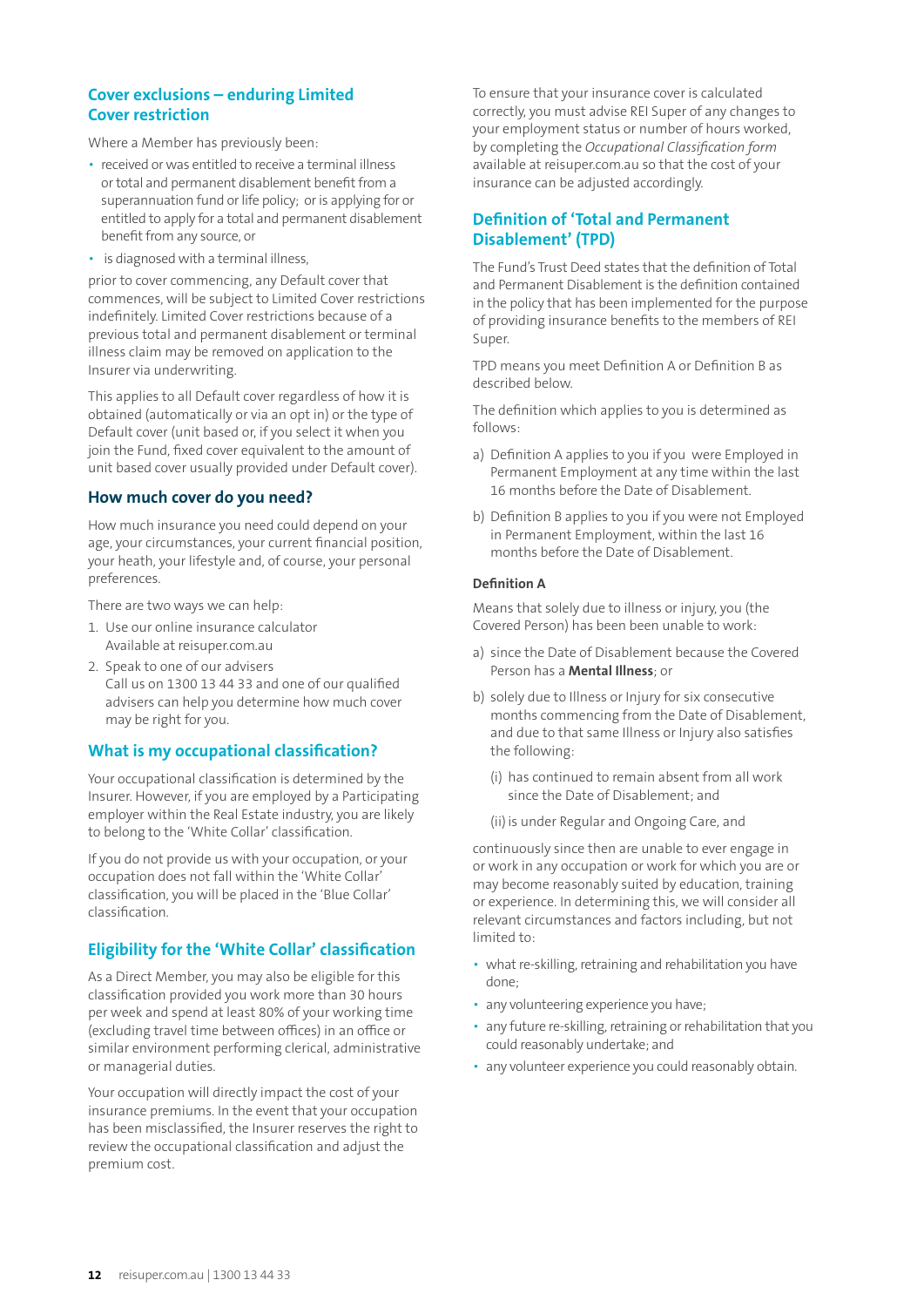#### **Definition B**

You have been unable to work:

- a) since the Date of Disablement because you suffer from a **Mental Illness**; or
- b) as a result of Illness or Injury you satisfy the following:
	- (i) you have become permanently unable to perform the basic work activities normally undertaken as part of your everyday work. This will be determined by us being satisfied that you are permanently and irreversibly unable to perform without the assistance of another person any two of the five **Everyday Work Activities**; and
	- (ii) you are under Regular and Ongoing Care; and

you provided proof to our satisfaction that, as a result of the same Illness, **Mental Illness**, or Injury, you have become incapacitated to such an extent as to render you unlikely ever to engage in or work, in any occupation or work for which you are or may become reasonably suited by education, training or experience

In determining this, we will consider all relevant circumstances and factors including, but not limited to:

- what re-skilling, retraining and rehabilitation you have done;
- any volunteering experience you have;
- any future re-skilling, retraining or rehabilitation that you could reasonably undertake; and
- any volunteer experience you could reasonably obtain.

**Everyday Work Activities** means any of the five activities:

- 1. **Mobility: the ability to**:
- bend, kneel or squat to pick something up from the floor and straighten up again, and the ability to get into and out of a standard sedan car, and the ability to sit in a chair for prolonged periods; or
- walk more than 200 metres on a level surface without stopping due to breathlessness or severe discomfort.
- 2. **Communicating:** the ability to speak in the member's first language with sufficient clarity such that they can hold a conversation in a quiet room by understanding a simple message and relaying that message to another person.
- 3. **Vision (reading):** the ability to read ordinary newsprint and pass the standard eye test for a car licence (with glasses or contact lenses if needed) and the member's vision is better than legal blindness. Legal blindness is as certified by an ophthalmologist.
- 4. **Lifting:** the ability to lift, carry and move an object weighing 5kg with hands, including using both hands together.
- 5. **Manual dexterity:** the ability, with reasonable precision and success, to use at least one hand, including thumbs and fingers, to manipulate small objects (such as picking up a coin, fastening shoelaces or buttons, using cutlery or using a pen or keyboard to write a short note).

**Mental Illness** means a mental illness which:

- a) has been diagnosed by a consultant psychiatrist and Fellow of RANZCP under the latest edition of the Diagnostic and Statistical Manual of Mental Disorders (DSM) issued by the American Psychiatric Association; and
- b) the Covered Person has been receiving **psychiatric treatment** for at least 12 months prior to the Covered Person treating psychiatrist's assessing the mental illness as chronic and unlikely to improve in the foreseeable future with or without further treatment; and

We determine that solely because of the mental illness, the Covered Person has suffered from the following incapacity for at least 12 months and is likely to continue to be so incapacitated for the rest of their life:

- (i) has received an established diagnosis of Schizophrenia or Schizophreniform Disorder from their treating psychiatrist; or
- (ii) is unable to care for their dependent children in any capacity due to the unacceptable risk that the dependent(s) will be exposed to physical, emotional or psychological harm, requiring the dependent(s) to be removed from Covered Person's care by Court order; or
- (iii) is unable to manage day-to-day financial affairs, including:
	- Manage bank balance; or
	- Pay bills on time without assistance,

requiring the appointment of a guardian to manage the Covered Person's financial affairs, where the appointment of a guardian must be made by Court or Tribunal order and the Court or Tribunal must be satisfied through its own independent medical review that the Covered Person is not capable of managing their day-to-day financial affairs as a result of their mental illness; or

- (iv) is unable to live independently, requiring a **care provider** to provide daily care and supervision to the Covered Person; or
- (v) requires ongoing **psychiatric treatment** and full-time residential care in a mental health facility to protect them and/or others from serious physical harm. The mental health facility must be authorised by the relevant Australian government (state or federal) to provide treatment and care to persons who have a mental illness.

**Psychiatric treatment** means following the advice of a treating psychiatrist in accordance with an established treatment plan and expert guidelines for the treatment of psychiatric conditions (guidelines must be recognised in Australia).

**Care provider** means a professional carer who is paid on a commercial basis.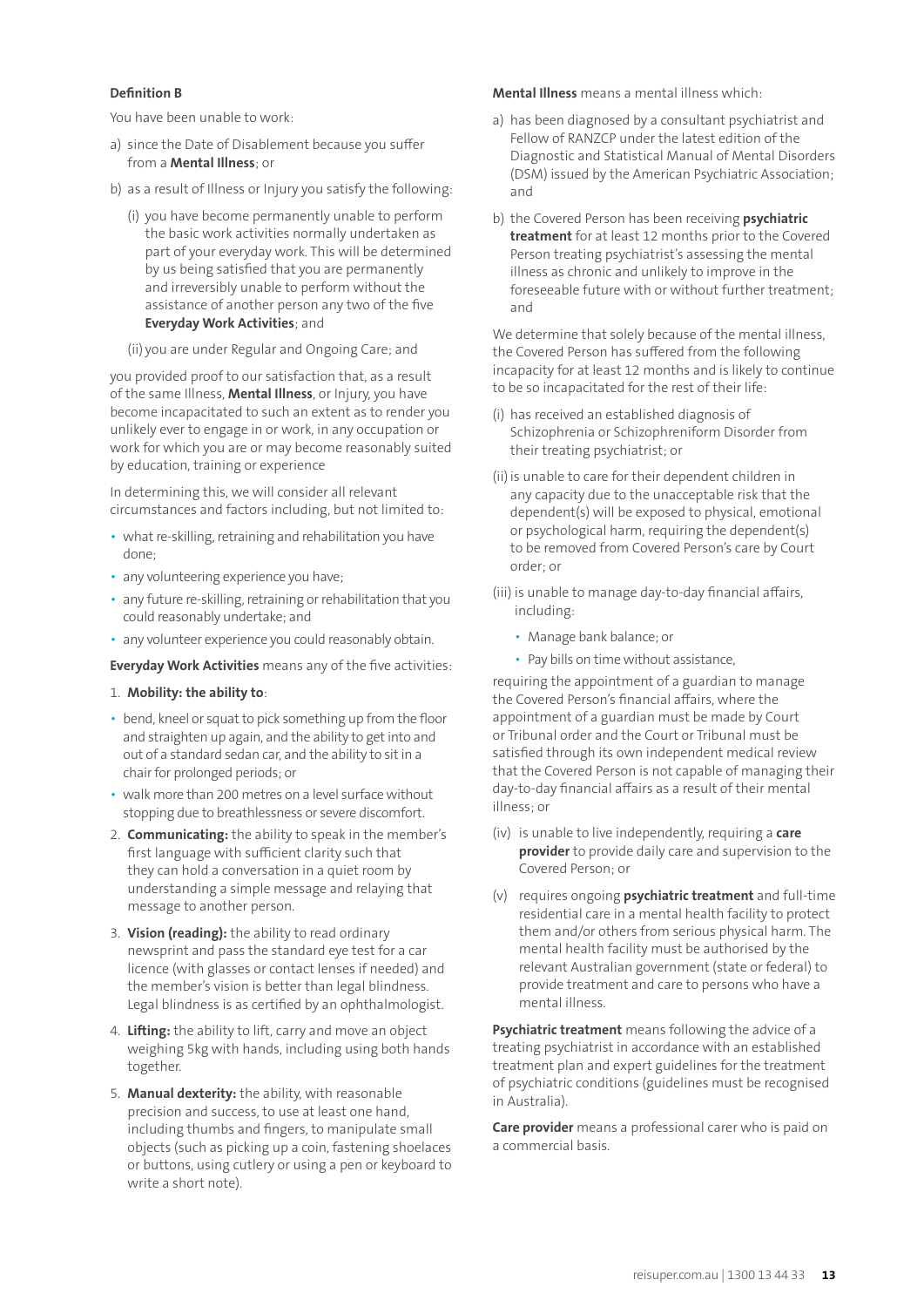### **Definition of 'Terminal Illness'**

'Terminal Illness' means:

- a) at least two Medical Practitioners', one of whom specialises in your illness, jointly or separately certifies in writing that despite reasonable medical treatment the illness will lead to your death within 24 months of the date of their certification(s); and
- b) we are satisfied, on medical or other evidence, that despite reasonable medical treatment the illness will lead to your death within 24 months of the date(s) of the certification(s) referred to in Paragraph a).

We can only release a benefit to you based on Terminal Illness once we carry out our own assessment based on the above criteria and the information provided to us in respect of your medical condition.

#### **When Death and TPD benefits are paid**

The Insurer pays insurance benefits to the REI Super Trustee. The insurance benefit then becomes payable in accordance with the Fund's Trust Deed and superannuation laws.

We must receive a claim for an insurance benefit as soon as possible after the event that triggers the claim. The Trustee will deal with the Insurer in relation to processing the claim, and if accepted, payment of the proceeds.

If you are travelling overseas, you may be required to return to Australia to be assessed for a TPD or Terminal Illness benefit. The Insurer will not pay for any costs relating to your return to Australia.

**For more information regarding conditions of release see How Super Works at reisuper.com.au**

#### **Payment of a death benefit**

If you die, while a member of the Fund, your beneficiaries who are eligible to be paid the death benefit (including your account balance and any insurance benefit) will depend on whether you had a binding or non-binding death benefit nomination in place at the time of your death (see How super works for more information). To assist the Trustee, we encourage you to regularly review your nomination and ensure it is kept up-to-date. Valid binding nominations expire after three years.

\*Medical Practitioner means a person who is registered and practising in Australia, other than you, your parent, child, sibling, spouse/partner, business partner, associate or employee.

#### **Non-binding Nominations**

You may change your non-binding nomination at any time. Simply access your personal details via your online account reisuper.com.au or complete a *Change of Membership Details form* also available on the website.

#### **Binding Nominations**

Binding nominations can not be changed online or by completing a *Change of Membership Details form*, as specific legislative requirements apply.

To make, renew, change or cancel a Binding Death Benefit Nomination, complete the *Binding Death Benefit Nomination form* found at reisuper.com.au.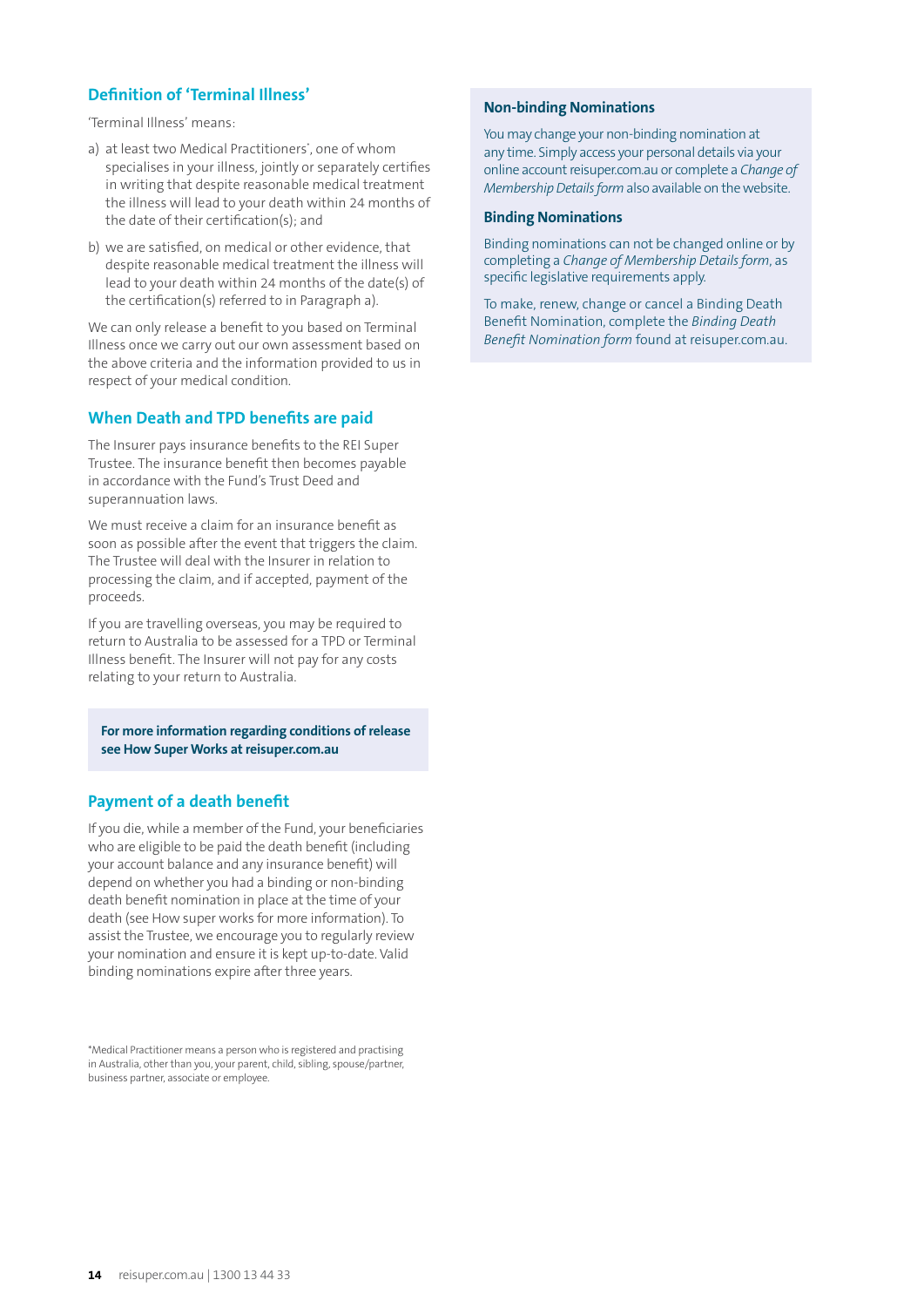# 6. Income Protection (IP) Insurance

#### **IP helps protect your income if you become Disabled within the meaning of the insurance policy.**

IP cover is optional available from age 15 up to age 65. In the event that you can't work due to Partial Disability or Disability, each unit of IP cover provides a benefit of \$5,200 per annum (before tax), and is payable for up to two years.

# 7. Applying for IP Insurance

#### **Who can apply?**

You can apply for Income Protection Insurance cover if you are:

- over 15 and under 65 years of age; and
- permanently employed and working at least 15 hours per week.

You will be required to provide health evidence and undergo the Insurer's underwriting assessment where required. When applying for insurance cover, you are required to comply with the Duty of Reasonable Care not to make a Misrepresentation as set out in the 'Other Important Information' section in this document. When applying for IP insurance you need to apply for a minimum of two units of cover and have the option to apply for three convenient waiting periods of 30, 60 or 90 days.

**Note:** REI Super will require a valid election to opt-in to have cover for any member aged less than 25; has an account balance of less than \$6,000; and/or has held an account for at least 16 months and the Fund has not received an Active Contribution on the Member's behalf in the previous 16 months.

**When eligible, the benefit is payable after the applicable waiting period monthly in arrears for up to two years, but will cease once you reach age 65.**

#### **Your IP benefit**

Your IP monthly benefit will always be the lowest figure of:

- a) 75% of your Monthly Income (or 85% if you elect the superannuation contributions benefit);
- b) the value of your units of cover divided by twelve; or c) \$20,000.

#### **How much cover do you need?**

How much insurance you need could depend on your age, your circumstances, your current financial position, your health, your lifestyle and, of course, your personal preferences.

#### **There are two ways we can help**

- **1. Use our online insurance calculator** Available at reisuper.com.au
- **2. Speak to one of our advisers** Call us on 1300 13 44 33 and one of our qualified advisers can help you determine how much cover may be right for you.

#### **When does your cover start?**

Your cover starts on the day we are notified that your application has been accepted by the Insurer. Any premium payable will be deducted at the next normal premium deduction date provided your member account has sufficient funds in it. We will advise you in writing of the outcome of your application.

**When you provide evidence of health you will be provided with disability by accident cover up to the amount of cover elected while being assessed by the Insurer, to a maximum of \$5,000 per month. This cover commences when the Insurer receives a fully completed application from you. This cover will apply until the earliest of the following events:**

- **• you have been accepted or rejected by the Insurer for IP cover;**
- **• you have withdrawn the request for IP cover; or**
- **• 90 days have passed since the date your application was received.**

#### **Monthly Income means:**

- **a) If you are employed at the time of a claim incident means; the total monthly regular income received from your employer for your usual occupation (including salary sacrifice amounts, but excluding overtime, profit distribution, director's fees and any other non-regular payments). If your income includes commission and bonuses, these components will be averaged over a period of 36 months.**
- **b) If you are not employed at the time of a claim incident; the average of your regular income as stated above in the previous 36 months, or the actual period if less, subject to a minimum averaging period of 6 months.**
- **c) If you directly or indirectly own part or all of the business or professional practice from which you earn a regular income; your earnings include the gross revenue generated by the business as a result of your personal exertion, less eligible business expenses. Earnings exclude investment income, business expenses and mandated superannuation contributions. Monthly Income is the average over the previous 36 months of your earnings calculated in this way.**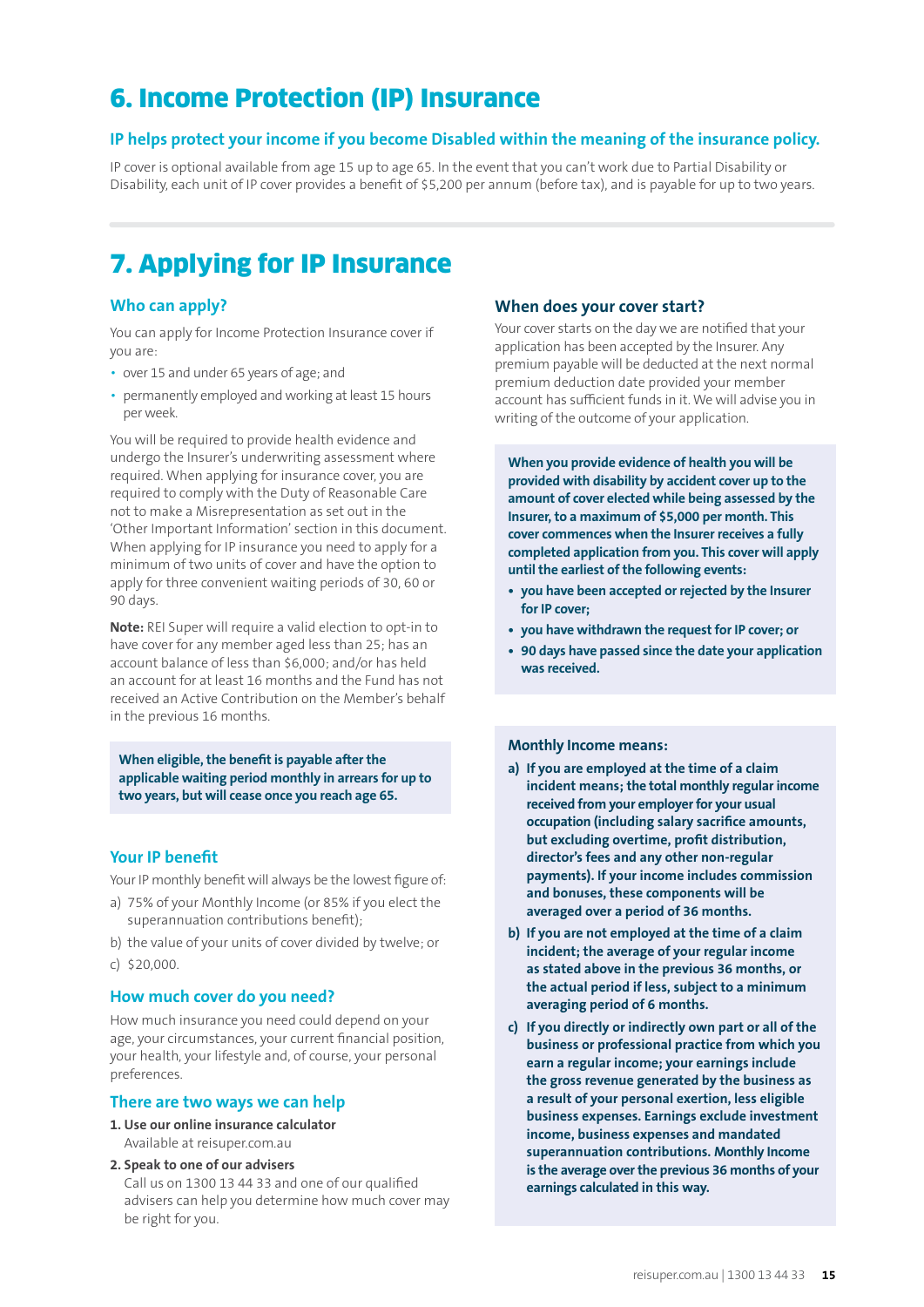### **What does it cost?**

Insurance fees for IP cover are deducted from your REI Super account. You must select at least 2 units of cover, which is the equivalent of a benefit of \$10,400 p.a. IP premiums paid for out of a superannuation account are not tax-deductible.

| <b>Age Next</b><br><b>Birthday</b> | IP-Annual cost<br>per unit (\$) |         | <b>Age Next</b><br><b>Birthday</b> |                    | IP-Annual cost<br>per unit (\$) |         |         |
|------------------------------------|---------------------------------|---------|------------------------------------|--------------------|---------------------------------|---------|---------|
| <b>Wait period</b>                 | 30 days                         | 60 days | 90 days                            | <b>Wait period</b> | 30 days                         | 60 days | 90 days |
| 16                                 | 15.47                           | 10.42   | 6.48                               | 41                 | 35.11                           | 22.23   | 11.37   |
| 17                                 | 15.92                           | 10.67   | 6.55                               | 42                 | 37.27                           | 23.78   | 12.51   |
| 18                                 | 16.41                           | 11.04   | 6.80                               | 43                 | 39.55                           | 25.45   | 13.83   |
| 19                                 | 16.66                           | 11.24   | 6.92                               | 44                 | 42.01                           | 27.25   | 15.17   |
| 20                                 | 16.91                           | 11.32   | 6.92                               | 45                 | 44.66                           | 29.34   | 16.94   |
| 21                                 | 17.63                           | 11.82   | 7.26                               | 46                 | 47.52                           | 31.39   | 18.51   |
| 22                                 | 17.33                           | 11.52   | 6.83                               | 47                 | 50.50                           | 33.73   | 20.39   |
| 23                                 | 17.37                           | 11.42   | 6.57                               | 48                 | 53.77                           | 36.26   | 22.56   |
| 24                                 | 17.32                           | 11.30   | 6.41                               | 49                 | 57.09                           | 38.88   | 24.98   |
| 25                                 | 17.30                           | 11.24   | 6.28                               | 50                 | 61.02                           | 41.84   | 27.45   |
| 26                                 | 17.33                           | 11.20   | 6.06                               | 51                 | 65.11                           | 45.08   | 30.34   |
| 27                                 | 17.77                           | 11.39   | 6.06                               | 52                 | 69.58                           | 48.61   | 33.35   |
| 28                                 | 18.30                           | 11.74   | 6.22                               | 53                 | 74.37                           | 52.43   | 36.74   |
| 29                                 | 18.86                           | 12.02   | 6.28                               | 54                 | 79.65                           | 56.54   | 40.33   |
| 30                                 | 19.66                           | 12.48   | 6.33                               | 55                 | 85.54                           | 61.23   | 44.40   |
| 31                                 | 20.56                           | 12.96   | 6.53                               | 56                 | 91.98                           | 66.21   | 48.75   |
| 32                                 | 21.42                           | 13.44   | 6.66                               | 57                 | 99.24                           | 71.78   | 53.44   |
| 33                                 | 22.55                           | 14.14   | 6.98                               | 58                 | 107.02                          | 77.80   | 58.48   |
| 34                                 | 23.77                           | 14.83   | 7.22                               | 59                 | 115.97                          | 84.56   | 63.89   |
| 35                                 | 24.95                           | 15.49   | 7.41                               | 60                 | 125.89                          | 91.95   | 69.86   |
| 36                                 | 26.30                           | 16.44   | 7.89                               | 61                 | 137.97                          | 100.97  | 77.11   |
| 37                                 | 27.85                           | 17.33   | 8.25                               | 62                 | 151.71                          | 111.16  | 84.96   |
| 38                                 | 29.56                           | 18.47   | 9.00                               | 63                 | 167.55                          | 122.79  | 94.13   |
| 39                                 | 31.19                           | 19.58   | 9.62                               | 64                 | 157.78                          | 112.32  | 80.73   |
| 40                                 | 33.15                           | 20.88   | 10.43                              | 65                 | 86.67                           | 55.31   | 29.21   |

## **Examples of IP Benefits**

| Annual Income (\$) | 75% of Annual Income (\$) | <b>Units of insurance</b> | Annual IP Benefit (\$) |
|--------------------|---------------------------|---------------------------|------------------------|
| 200,000            | 150,000                   | 28                        | 145,600                |
| 175,000            | 131,250                   | 25                        | 130,000                |
| 150,000            | 112,500                   | 21                        | 109,200                |
| 125,000            | 93,750                    | 18                        | 93,600                 |
| 100,000            | 75,000                    | 14                        | 72,800                 |
| 80,000             | 60,000                    | 11                        | 57,200                 |
| 60,000             | 45,000                    | 8                         | 41,600                 |
| 50,000             | 37,500                    | 7                         | 36,400                 |
| 40,000             | 30,000                    | 5                         | 26,000                 |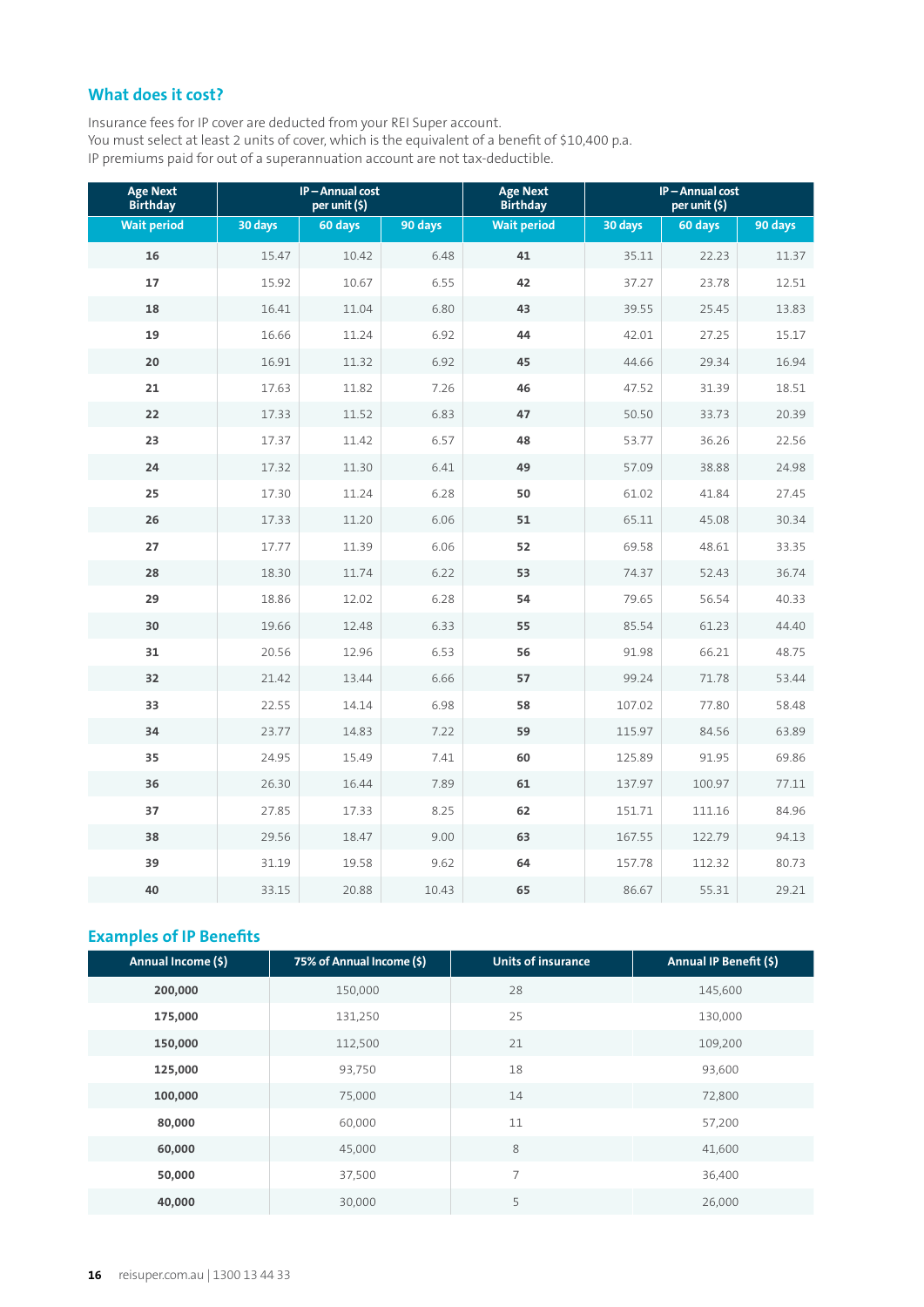#### **Transfer your existing cover**

You may apply to transfer your existing cover up to the lesser of 16 units for IP cover if:

- a) your existing cover is provided through another regulated superannuation fund;
- b) your existing cover is of a similar nature to the cover provided; and
- c) you satisfactorily complete a form approved by us and the Insurer.

Want to work out the cost of your cover? Use our calculator available at reisuper.com.au

**Any IP cover transferred will also be subject to the conditions outlined in 'Your IP benefit'**

**If you apply to transfer cover that is restricted in any way (such as by a loading or exclusion), the cover accepted for transfer will have the same restrictions applied for the term of your cover.**

**Where you have at anytime been accepted to transfer your cover and it is found that you continued to hold your old cover as well, any benefit payable to you will be reduced accordingly.**

### How do I apply

You can apply for cover online simply by logging in to your online account at **reisuper.com.au** and going to the insurance area.

Fast and simple, your online insurance application should take less than 10 minutes to complete.

The Insurer may accept your application, and in some cases apply exclusions to any cover you apply for. The Insurer may also accept certain types of cover and decline another type of cover. For instance, the Insurer may accept an application for additional death cover and decline additional IP cover.

The Insurer may also apply special loadings on your premiums impacting the cost of insurance depending on the Insurer's assessment of your occupation and personal circumstances where your application for insurance cover is being underwritten.

You will normally receive an immediate decision on your application. Where additional information is required by the Insurer, your application is immediately forwarded to a dedicated underwriter who will contact you on your preferred telephone number and time.

You may also vary your insurance cover by completing an *Adjusting your insurance cover form*, together with a personal statement to be assessed by our Insurer.

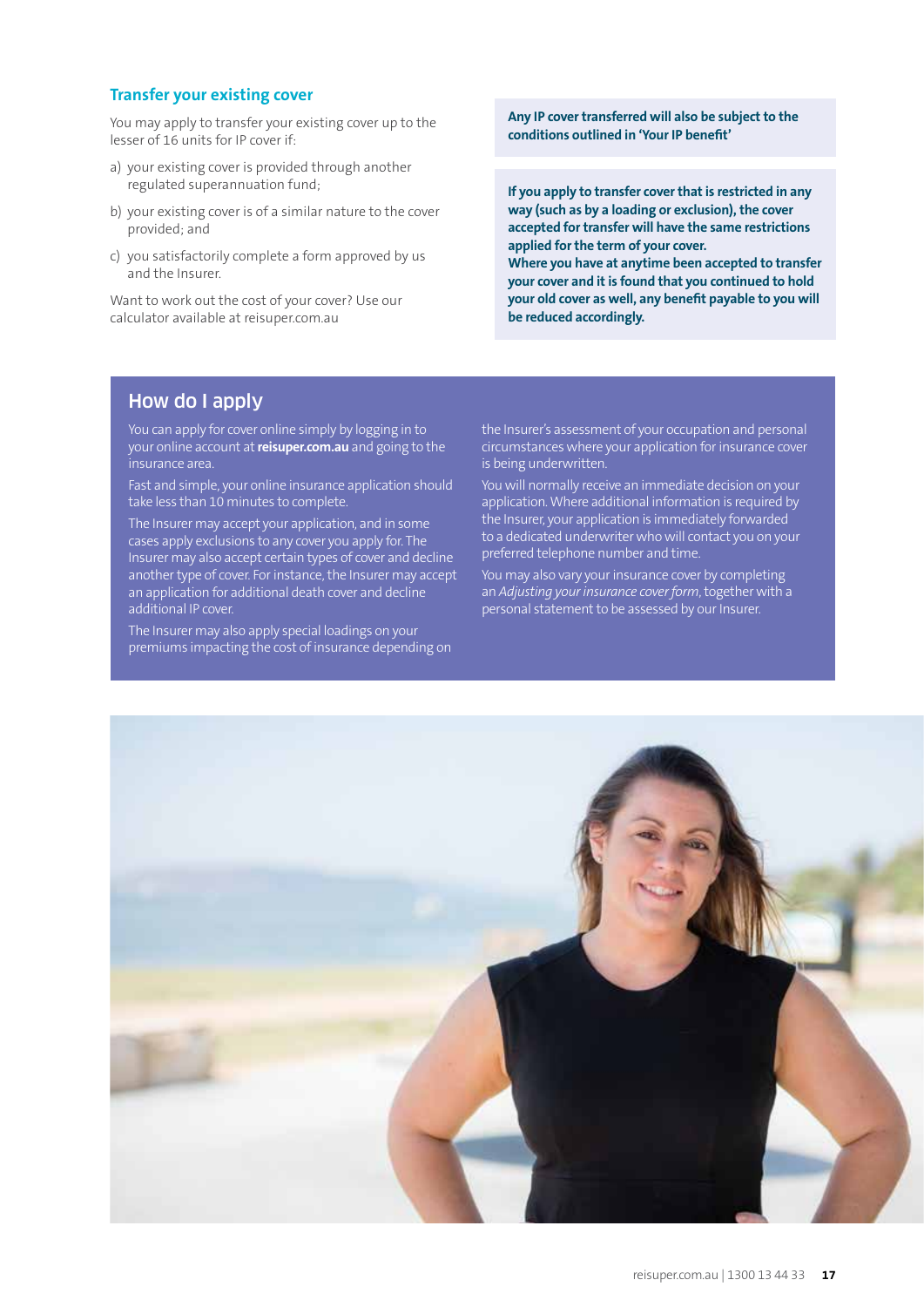# 8. Important information regarding your IP Insurance

#### **When do IP benefits start?**

IP benefits will commence for an eligible IP claim when you have been off work continuously throughout the relevant waiting period due to injury or illness. In order to be eligible to claim for IP benefits, your claim will need to satisfy the terms and conditions of the applicable insurance policy including the policy definition of Disability.

A recurrence of Disability from the same cause within 6 months of your return to work will be treated as a continuation of the claim, and the respective waiting period will be waived unless you had already been in receipt of benefits for the same cause for 2 years (the maximum benefit period).

#### **What is the maximum benefit?**

The maximum monthly benefit is equal to:

- 75% of your Monthly Income (or 85% if you elect the superannuation contributions benefit);
- the value of your units of cover divided by twelve; or
- $$20,000$

If you are Partially Disabled and lodge an eligible claim, your benefits will be calculated in accordance with the formula below:

**Monthly Income** ( (**Disability Income**  $\frac{1}{x}$  Disability **Monthly Benefit – <sup>x</sup> Monthly Income** 

**Disability Income is any income you earn from personal exertion while Disabled or Partially Disabled from any occupation.**

#### **When will your benefit be reduced?**

Your benefit will be reduced by any amount if:

- you receive or are entitled to receive as compensation for loss of your income or income earning capacity (e.g. worker's compensation, transport accident payments, Centrelink or other statutory or government payments) or in respect of loss from another income protection policy; and
- the Insurer reasonably believes you could earn in your occupation while Disabled, or Partially Disabled.

#### **You can insure your superannuation contribution benefit**

You can elect to increase your insurable level to 85%, where the additional 10% is paid into the Fund as a superannuation contribution in the event of a claim.

The cost of this cover will be determined by the cost of the additional units of cover required to increase your sum insured to 85% of your monthly income. Each unit of cover equates to an annual income benefit of \$5,200.

### **How long is the benefit payable?**

The benefit can continue up to 24 months (2 years) from commencement of benefits. It will cease when:

- you are no longer Disabled or Partially Disabled;
- you cease to be under the regular care and following the advice of a registered Medical Practitioner<sup>\*</sup>;
- you reach age 65; or
- you die.

#### **Definition of 'Disability'**

**'Disabled'** or **'Disability'** means that you have a disability caused by an injury or illness, and are:

- unable to perform at least one income producing duty of your occupation;
- not working in any occupation, whether or not for reward; and
- under the regular care and following the advice of a Medical Practitioner\*.

**'Partially Disabled'** or **'Partial Disability'** means that you:

- have been Disabled for at least 14 days out of the first 19 consecutive days of the waiting period;
- are unable to work in your occupation at full capacity as a result of the illness or injury resulting in your Disability;
- are working in your occupation or any other occupation but only in a limited capacity;
- are earning less than your former monthly income; and
- are under the regular care and following the advice of a Medical Practitioner\* .
- \* Medical Practitioner means a person who is registered and practising in Australia, other than you, your parent, child, sibling, spouse/partner, business partner, associate or employee.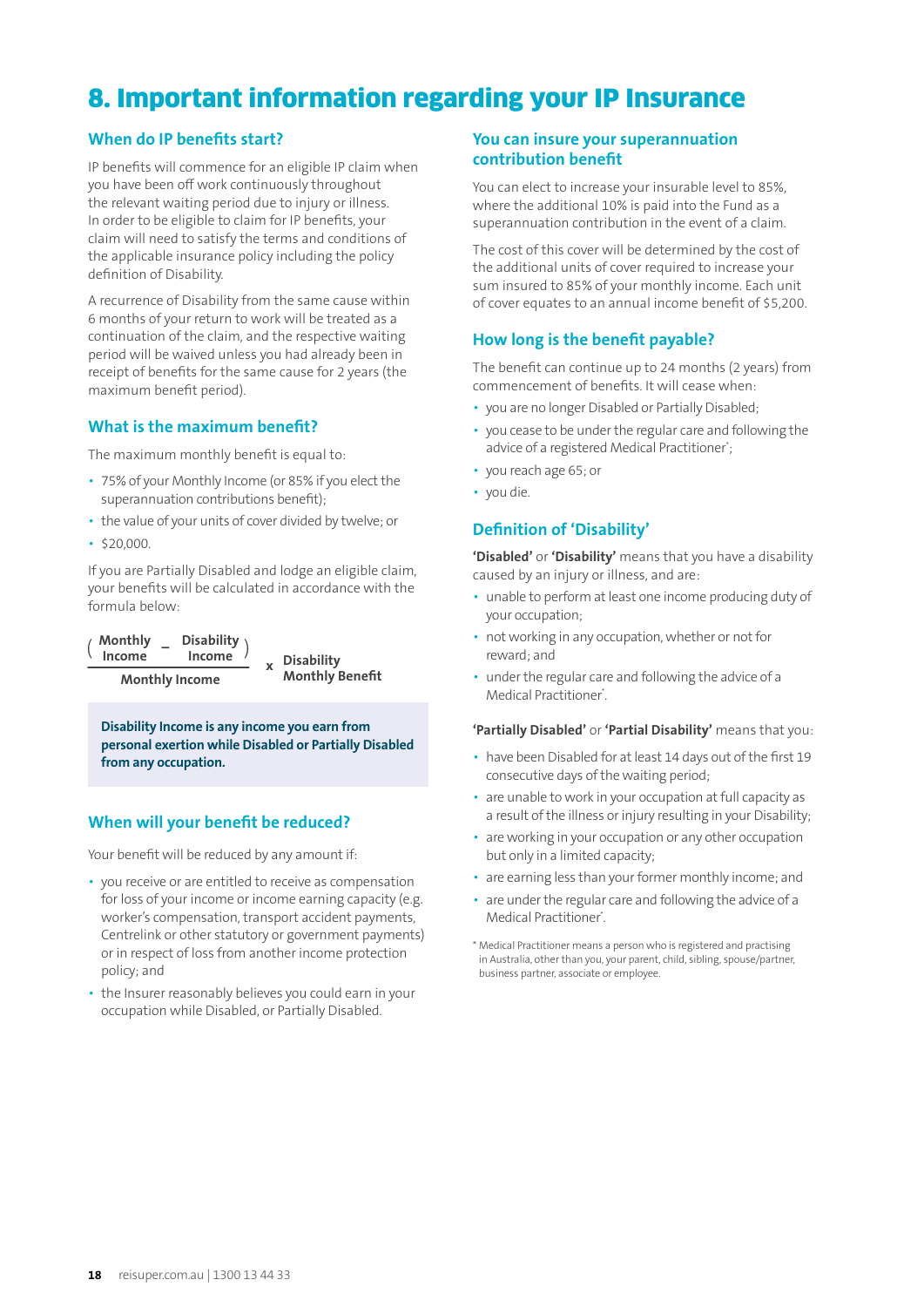#### **When does cover end?**

Your IP cover will cease on the earliest of a number of events referred to in the policy, including:

- the date we receive your written request to cancel your insurance cover (or the later date specified in your request);
- the date you cease to be a member of REI Super;
- the date when there is insufficient money in your member account to cover the next premium payment;
- when you turn 65;
- the date you commence duty with the military services of any country (other than the Australian armed forces reserve, providing you are not on active duty outside Australia);
- the date you die or become terminally ill or Totally and Permanently Disabled.

Additionally, your IP cover will cease if no contributions or rollovers are made into your account for 16 consecutive months and you have not told us before then that you want your keep your cover despite your account being inactive. We will write to you (if you are contactable) prior to your insurance cover ceasing, however we must cease your cover where required by law whether or not you are contactable.

The only way to reinstate your IP cover after it ends is to reapply and be accepted by the Insurer.

#### **Rehabilitation expense benefit**

In addition to the IP benefit, rehabilitation expenses (such as vocational retraining programs or the cost of a device to assist your return to work) up to 6 times your IP monthly benefit may be approved by the Insurer if:

- a) you are Disabled;
- b) the Insurer approves the rehabilitation expenses in writing before they are incurred; and
- c) the rehabilitation expenses are incurred to:
	- (i) directly assist you to return to work in your occupation or any gainful occupation; or
	- (ii) undertake a vocational retraining program.

#### **Exclusions**

Disabilities caused by or resulting from any of the following are not covered:

- any injury or illness which is intentionally self-inflicted or any attempt to commit suicide;
- any act of war (declared or not), revolution, invasion rebellion or civil unrest; or
- normal and uncomplicated pregnancy or childbirth.

No benefit will be paid to you if the payment of the benefit to you would contravene any provision of the Health Insurance Act 1973 (Cth) or the National Health Act 1973 (Cth) or any other related Australian legislation as amended or replaced or any proceeding health insurance legislation.

No benefit will be payable where payment of that benefit would expose MetLife Australia (REI Super's appointed Insurer), the Policy Owner (the trustee of REI Super), or the Covered Person (you) to any sanction, prohibition or restriction under United Nations resolutions or the trade or economic sanctions, laws or regulations of the European Union, Australia or United States of America.

#### **Cover while overseas**

You will be covered while overseas except if, on the day prior to leaving Australia, the country you are travelling to is the subject of an Australian Government travel advisory notice advising against all travel to that country.

If you are not an Australian resident or New Zealand citizen, you will be covered overseas (subject to the above) for a period of up to 90 days.

If you are in receipt of IP benefit payments, these will continue for a maximum period of 12 months from the date on which you were Disabled while you remain overseas.

#### **Submitting a claim**

You must submit an IP claim to the Fund Trustee as soon as possible after the event that triggers the claim. The Trustee will deal with the Insurer in relation to processing your claim, and, if accepted, payment of the proceeds. The Trustee will require you to provide information in support of your claim; and the Insurer reserves the right to investigate the claim, including but not limited to and requesting information and medical examinations. The Insurer will meet the cost of any medical examinations that it requests be obtained.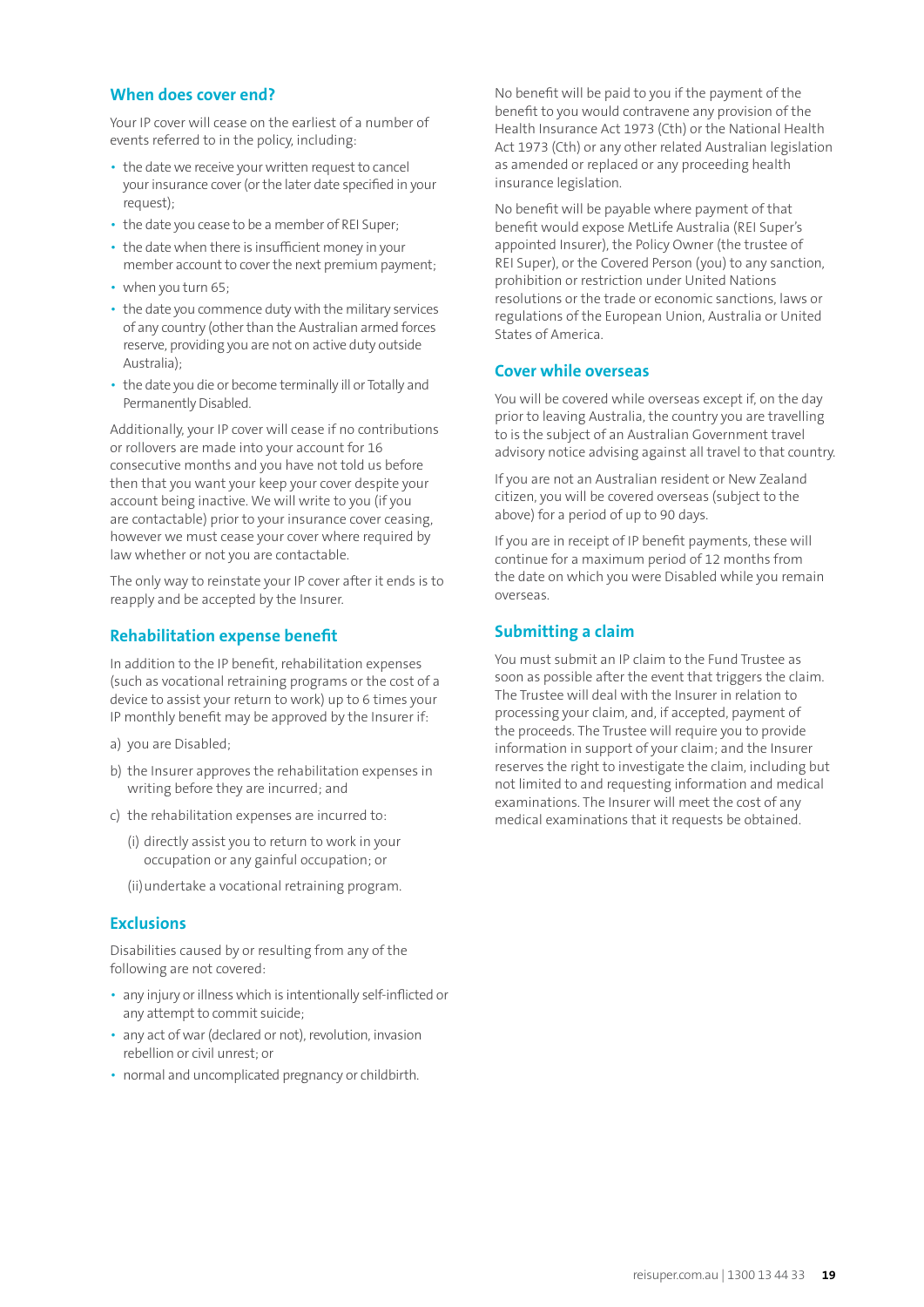# 9. Other important information

#### **The duty to take reasonable care not to make a misrepresentation**

When you apply for life insurance, we will ask you a number of questions.

Our questions will be clear and specific. They will be about things such as your health and medical history, occupation, income, lifestyle, pastimes, and other insurance.

The answers given in response to our questions are very important. We use them to decide if we can provide cover to you and, if we can, the terms of the cover and the premium we will charge.

**Care must be taken to answer all questions we ask as part of your insurance application honestly and accurately.**

**Otherwise, you may not be able to rely on your insurance when it's needed the most.**

#### **The duty to take reasonable care**

When applying for insurance, there is a duty to take reasonable care not to make a misrepresentation.

A misrepresentation could be made if an answer is given that is false, only partially true, or that does not fairly reflect the truth. This means when answering our questions, you should respond fully, honestly and accurately.

The duty to take reasonable care not to make a misrepresentation applies any time you answer our questions as part of an initial application for insurance, an application to extend or make changes to existing insurance, or an application to reinstate insurance.

You are responsible for all answers given, even if someone assists you with your application.

We may later investigate the answers given in your application, including at the time of a claim.

#### **Consequences of not complying with the duty**

If there is a failure to comply with the duty to take reasonable care not to make a misrepresentation, it can have serious consequences for your insurance, such as those explained below:

| <b>Potential</b><br>consequences             | <b>Additional</b><br>explanation                                                                                              | <b>Impact on claims</b>                                                                     |
|----------------------------------------------|-------------------------------------------------------------------------------------------------------------------------------|---------------------------------------------------------------------------------------------|
| Your cover being<br>avoided                  | This means your<br>cover will be<br>treated as if it<br>never existed                                                         | Any claim that has<br>been made will not be<br>payable                                      |
| The amount of<br>your cover being<br>changed | Your cover level<br>could be reduced                                                                                          | If a claim has been<br>made, a lower benefit<br>may be payable                              |
| The terms of<br>your cover being<br>changed  | We could, for<br>example, add an<br>exclusion to your<br>cover meaning<br>claims for certain<br>events will not be<br>payable | If a claim has been<br>made for an event that<br>is now excluded, it will<br>not be payable |

If we believe there has been a breach of the duty to take reasonable care not to make a misrepresentation, we will let you know our reasons and the information we rely on and give you an opportunity to provide an explanation.

In determining if there has been a breach of the duty, we will consider all relevant circumstances.

The rights we have if there has been a failure to comply with the duty will depend on factors such as what we would have done had a misrepresentation not been made during your application process and whether or not the misrepresentation was fraudulently made.

If we decide to take some action on your cover, we will advise you of our decision and the process to have this reviewed or make a complaint if you disagree with our decision.

#### **Guidance for answering our questions**

When answering our questions, please:

- Think carefully about each question before you answer. If you are unsure of the meaning of any question, please ask us before you respond.
- Answer every question that we ask you.
- Do not assume that we will contact your doctor for any medical information.
- Answer truthfully, accurately and completely. If you are unsure about whether you should include information, please include it or check with us.
- Review your application carefully. If someone else helped prepare your application (for example, your adviser), please check every answer (and make corrections if needed) before the application is submitted.

#### **Other important information**

Your application for cover will be treated as if you are applying for an individual 'consumer insurance contract'. For this reason, the duty to take reasonable care not to make a misrepresentation applies.

Before your cover starts, we may ask about any changes that mean you would now answer our questions differently. As any changes might require further assessment or investigation, it could save time if you let us know about any changes when they happen.

If after the cover starts, you think you may not have met your duty, please contact us immediately and we'll let you know whether it has any impact on the cover.

**It's important that you understand this information and the questions we ask, so if you have any queries please contact us on 1300 13 44 33.**